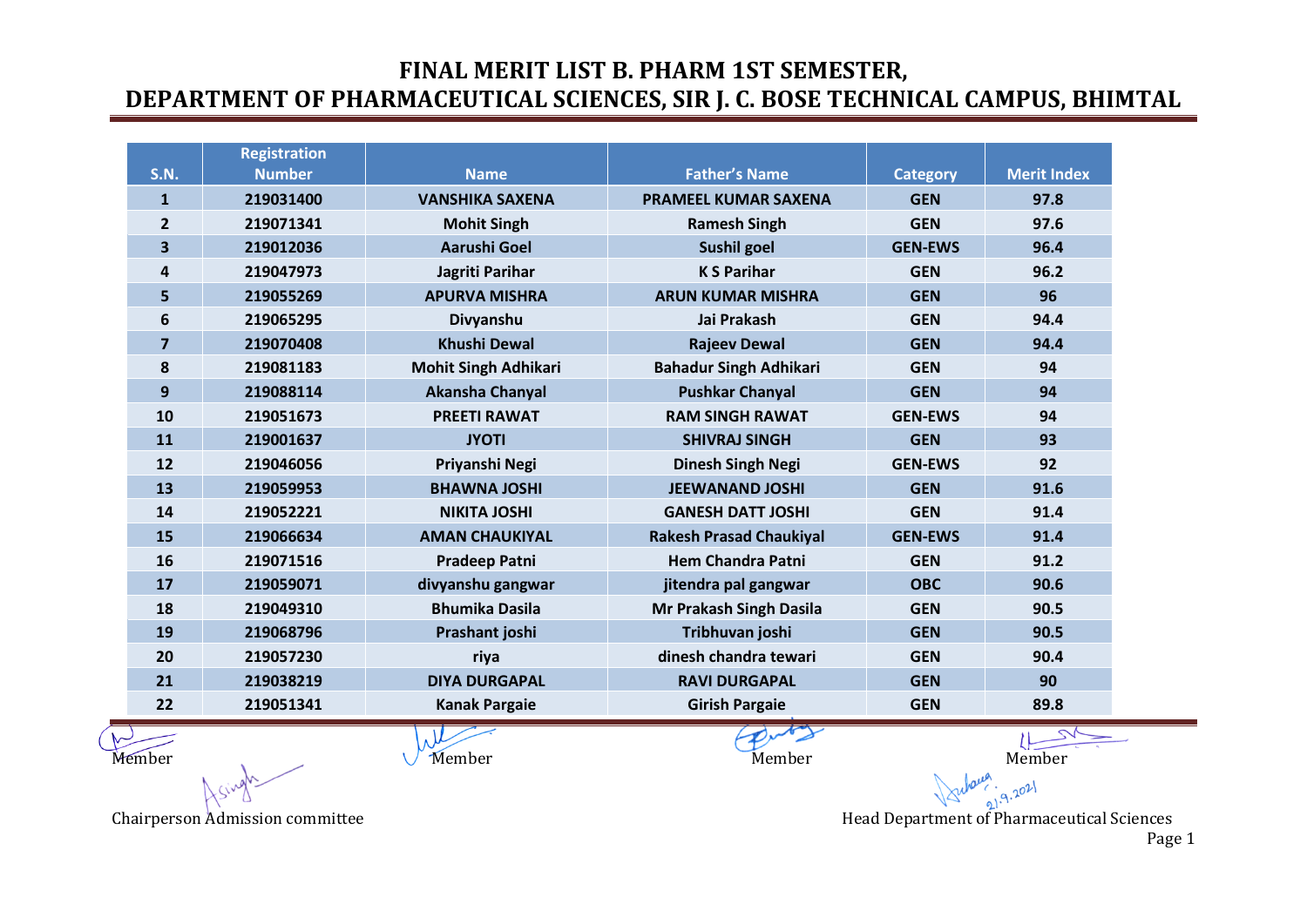| 23 | 219067636 | Lokhesh budhani          | <b>Gopal datt</b>              | <b>GEN</b>     | 89.6  |
|----|-----------|--------------------------|--------------------------------|----------------|-------|
| 24 | 219040392 | Vaishnavi Kesarwani      | <b>Vikash Kesarwani</b>        | <b>GEN</b>     | 89.4  |
| 25 | 219067894 | <b>UJJWAL TADIYAL</b>    | <b>SURENDRA SINGH TADIYAL</b>  | <b>GEN</b>     | 89.4  |
| 26 | 219088073 | Shikha Rautela           | <b>Jaspal Singh Rautela</b>    | <b>GEN</b>     | 89.2  |
| 27 | 219058858 | <b>Megha pandey</b>      | Khashti Ballabh Pandey         | <b>GEN</b>     | 89.17 |
| 28 | 219069585 | <b>Megha Pandey</b>      | Khashti Ballabh Pandey         | <b>GEN</b>     | 89.17 |
| 29 | 219028107 | Priyanka Bisht           | <b>Mahendra singh Bisht</b>    | <b>GEN-EWS</b> | 89    |
| 30 | 219078491 | Sanjana Kiroula          | <b>H S kiroula</b>             | <b>GEN</b>     | 89    |
| 31 | 219057865 | Krish gangwar            | <b>Nemchand</b>                | <b>OBC</b>     | 89    |
| 32 | 219007093 | <b>SWATI MANDAL</b>      | <b>BASUDEV MANDAL</b>          | <b>GEN</b>     | 88.8  |
| 33 | 219011932 | <b>Adarsh sharma</b>     | Pradeep kumar sharma           | <b>GEN</b>     | 88.6  |
| 34 | 219072758 | <b>SAMEER BUDHLAKOTI</b> | <b>TARA CHANDRA BUDHLAKOTI</b> | <b>GEN-EWS</b> | 88.4  |
| 35 | 219078760 | <b>KUNAL DHYANI</b>      | <b>RAKESH DHYANI</b>           | <b>GEN</b>     | 88.4  |
| 36 | 219053482 | Divyansh Singh           | <b>Sandip Kumar Singh</b>      | <b>GEN</b>     | 88.4  |
| 37 | 219088281 | <b>DIKSHITA BASU</b>     | <b>SUMIT BASU</b>              | <b>GEN</b>     | 88.4  |
| 38 | 219036838 | vaibhav sanguri          | bhuwan chandra sanguri         | <b>GEN</b>     | 88.2  |
| 39 | 219055817 | Praveen kumar chouhan    | Baban kumar chouhan            | <b>OBC</b>     | 88.2  |
| 40 | 219039691 | <b>Bhawesh Bhatt</b>     | <b>Ajay Bhatt</b>              | <b>GEN</b>     | 88    |
| 41 | 219081235 | Eshaan saini             | vikas saini                    | <b>OBC</b>     | 88    |
| 42 | 219055288 | <b>ISHA RAWAT</b>        | <b>CHANDAN SINGH RAWAT</b>     | <b>GEN-EWS</b> | 88    |
| 43 | 219064241 | Himanshi                 | <b>Bhupendra singh</b>         | <b>OBC</b>     | 87.5  |
| 44 | 219055055 | Sakshi Kohli             | <b>Dinesh Chandra</b>          | <b>SC</b>      | 87.4  |
| 45 | 219057511 | <b>ADITYA KUMAR</b>      | <b>NARENDRA SINGH</b>          | <b>GEN</b>     | 87.4  |

 $\lambda$ Member Member Member Member Member Member Member Member

Chairperson Admission committee **Head Department of Pharmaceutical Sciences** Head Department of Pharmaceutical Sciences

 $9.2021$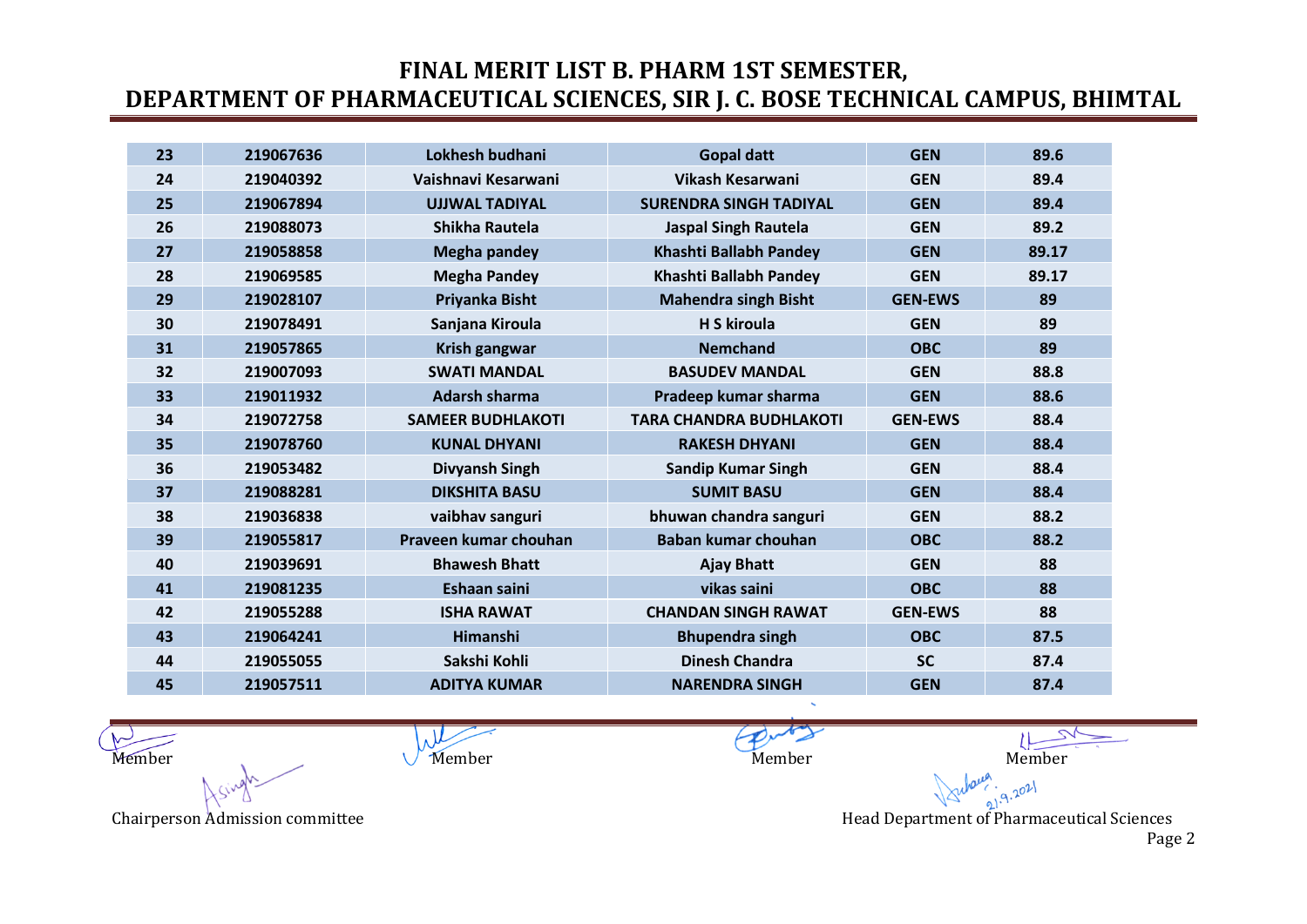| 46 | 219059841 | <b>ANSHITA JEENA</b>          | <b>ANAND SINGH JEENA</b>        | <b>GEN</b>       | 87.4 |
|----|-----------|-------------------------------|---------------------------------|------------------|------|
| 47 | 219042302 | <b>NIKITA JOSHI</b>           | <b>KRIPAL DUTT JOSHI</b>        | <b>GEN</b>       | 86.8 |
| 48 | 219004377 | <b>Bhavya Joshi</b>           | Anil Joshi                      | <b>GEN</b>       | 86.8 |
| 49 | 219059096 | <b>Neha Pargai</b>            | <b>Diwan Singh</b>              | <b>GEN</b>       | 86.8 |
| 50 | 219005386 | Sourav pant                   | Jagadish chandra pant           | <b>GEN</b>       | 86.6 |
| 51 | 219044027 | <b>HARSHITA JOSHI</b>         | <b>KESHAV DATT JOSHI</b>        | <b>GEN</b>       | 86.4 |
| 52 | 219046072 | <b>SHUBHAM PRAJAPATI</b>      | Ranglal Prajapati               | <b>OBC</b>       | 86.4 |
| 53 | 219047996 | Tanuja Dumka                  | <b>Harish Chandra Dumka</b>     | <b>GEN</b>       | 86.4 |
| 54 | 219048399 | <b>SHALINI RANA</b>           | <b>MAHIDEV SINGH</b>            | <b>OBC</b>       | 86.4 |
| 55 | 219038776 | <b>Preeti Birkhani</b>        | Puran chandra birkhani          | <b>GEN-EWS</b>   | 86   |
| 56 | 219051783 | <b>Pratishtha Raikwal</b>     | Mr Suresh Chandra Singh Raikwal | <b>GEN</b>       | 86   |
| 57 | 219056556 | <b>Chandra Shekhar Tiwari</b> | <b>Mohan Chandra</b>            | <b>GEN-EWS</b>   | 86   |
| 58 | 219007045 | <b>Chandra Shekhar Tiwari</b> | <b>Mohan Chandra</b>            | <b>GEN</b>       | 86   |
| 59 | 219073241 | <b>Kavita Pandey</b>          | <b>Ramesh Chandra Pandey</b>    | <b>GEN</b>       | 85.8 |
| 60 | 219056829 | <b>Kumkum Chauhan</b>         | <b>C MS CHAUHAN</b>             | <b>GEN</b>       | 85.8 |
| 61 | 219033345 | <b>Manish Joshi</b>           | Ramesh chandra joshi            | <b>GEN</b>       | 85.8 |
| 62 | 219045558 | <b>Manish Joshi</b>           | Ramesh chandra joshi            | <b>GEN</b>       | 85.8 |
| 63 | 219022638 | <b>Gaurav Raj</b>             | <b>RAM JI</b>                   | <b>GEN</b>       | 85.8 |
| 64 | 219004469 | Neha Joshi                    | <b>Basant Ballabh</b>           | <b>GEN (TFW)</b> | 85.6 |
| 65 | 219015302 | <b>TARANNUM BANO</b>          | <b>JAHID MOHAMMED</b>           | <b>OBC(TFW)</b>  | 85.6 |
|    |           |                               |                                 | <b>GEN-EWS</b>   |      |
| 66 | 219038415 | Priyanka Birkhani             | <b>Puran Chandra Birkhani</b>   | (TFW)            | 85.4 |
| 67 | 219009235 | <b>Mohammad Azeem</b>         | <b>Mohammad Hameed</b>          | <b>OBC</b>       | 85.4 |
| 68 | 219045265 | Surya Pratap Bhakuni          | Narendra Singh Bhakuni          | <b>GEN</b>       | 85.4 |

Member Member Member Member Member Member Member Member

Chairperson Admission committee **Head Department of Pharmaceutical Sciences** Head Department of Pharmaceutical Sciences

 $.9.2021$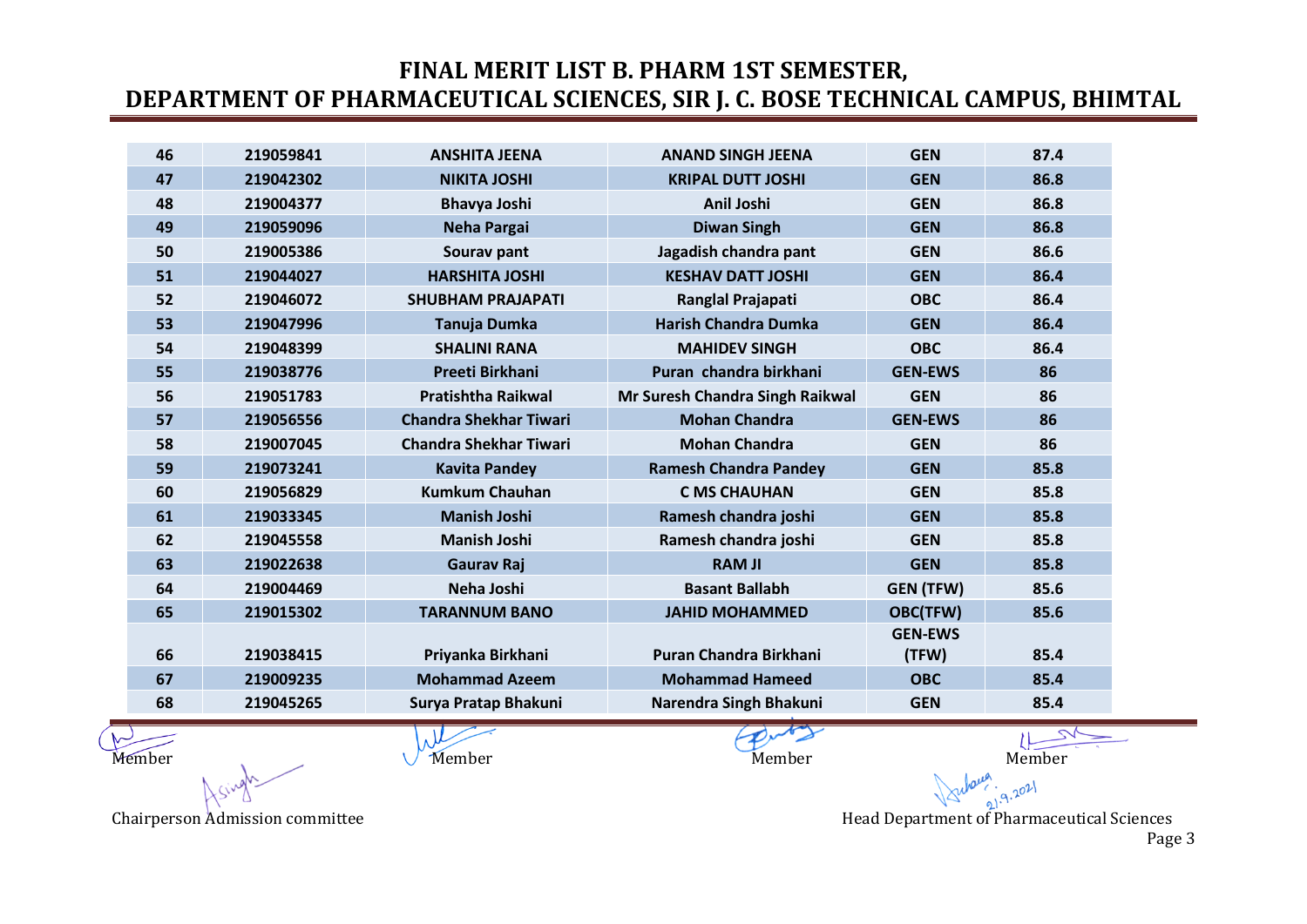| 69 | 219014730 | <b>Mudassir hussain</b>     | <b>Mahasar hussain</b>       | <b>OBC</b>       | 85.4  |
|----|-----------|-----------------------------|------------------------------|------------------|-------|
| 70 | 219067848 | Neha sah                    | <b>Bharat lal sah</b>        | <b>GEN</b>       | 85.2  |
| 71 | 219035599 | <b>Bhavya Bhardwaj</b>      | Om prakash                   | <b>GEN</b>       | 85.2  |
| 72 | 219046909 | <b>Nisha</b>                | <b>Dinesh Chandra</b>        | <b>OBC</b>       | 85.2  |
| 73 | 219051807 | <b>ANJU PANDEY</b>          | <b>SUNIL KUMAR PANDEY</b>    | <b>GEN</b>       | 85    |
| 74 | 219073826 | <b>MOHAMMAD AMAN</b>        | <b>BABAR MUJAHID KHAN</b>    | <b>GEN</b>       | 85    |
| 75 | 219085788 | <b>Krishna Kumar Mishra</b> | <b>Kailash Chandra</b>       | <b>GEN</b>       | 85    |
| 76 | 219045984 | <b>Shivani</b>              | <b>Manoj Kumar</b>           | <b>SC</b>        | 84.8  |
| 77 | 219066720 | Siya Palariya               | Devi Datt Palariya           | <b>GEN (TFW)</b> | 84.8  |
| 78 | 219076544 | Anushka Mishra              | <b>Brijesh Mishra</b>        | <b>GEN</b>       | 84.8  |
| 79 | 219031217 | <b>VINOD RATHOUR</b>        | <b>RAM SINGH RATHOUR</b>     | <b>OBC</b>       | 84.8  |
| 80 | 219059693 | gutte mahadev ashok         | ashok gutte                  | <b>OBC</b>       | 84.69 |
| 81 | 219018711 | <b>Tanvi Sharma</b>         | <b>Sunil Kumar Sharma</b>    | <b>GEN</b>       | 84.6  |
| 82 | 219045631 | Darshika Dasoni             | <b>Heera Singh</b>           | <b>GEN</b>       | 84.5  |
| 83 | 219048114 | Pallavi Prajapati           | Shravan Prajapati            | <b>OBC</b>       | 84.4  |
| 84 | 219050477 | Prabhjeet kaur              | <b>Gurmeet Singh</b>         | <b>GEN-EWS</b>   | 84.4  |
| 85 | 219055746 | <b>KARAN PANT</b>           | <b>NAVEEN PANT</b>           | <b>GEN</b>       | 84.4  |
| 86 | 219070992 | <b>ISHIKA</b>               | <b>ASHOK</b>                 | <b>OBC</b>       | 84.4  |
| 87 | 219071441 | Divyanshi Oli               | Ghananand Oli                | <b>GEN-EWS</b>   | 84.4  |
| 88 | 219007338 | <b>Keshav Pandey</b>        | <b>Triloki Nath Pandey</b>   | <b>GEN</b>       | 84.17 |
| 89 | 219057705 | kavita Suyal                | <b>Chandramani Suyal</b>     | <b>GEN</b>       | 84    |
| 90 | 219059429 | <b>KANCHAN</b>              | <b>SURESH CHANDRA SORARI</b> | <b>GEN</b>       | 84    |
| 91 | 219050406 | <b>KUMUD DOSAD</b>          | <b>BASANT SINGH DOSAD</b>    | <b>GEN</b>       | 83.8  |

 $\mu$ Member Member Member Member Member Member Member Member

 $9.2021$ Chairperson Admission committee **Head Department of Pharmaceutical Sciences** Head Department of Pharmaceutical Sciences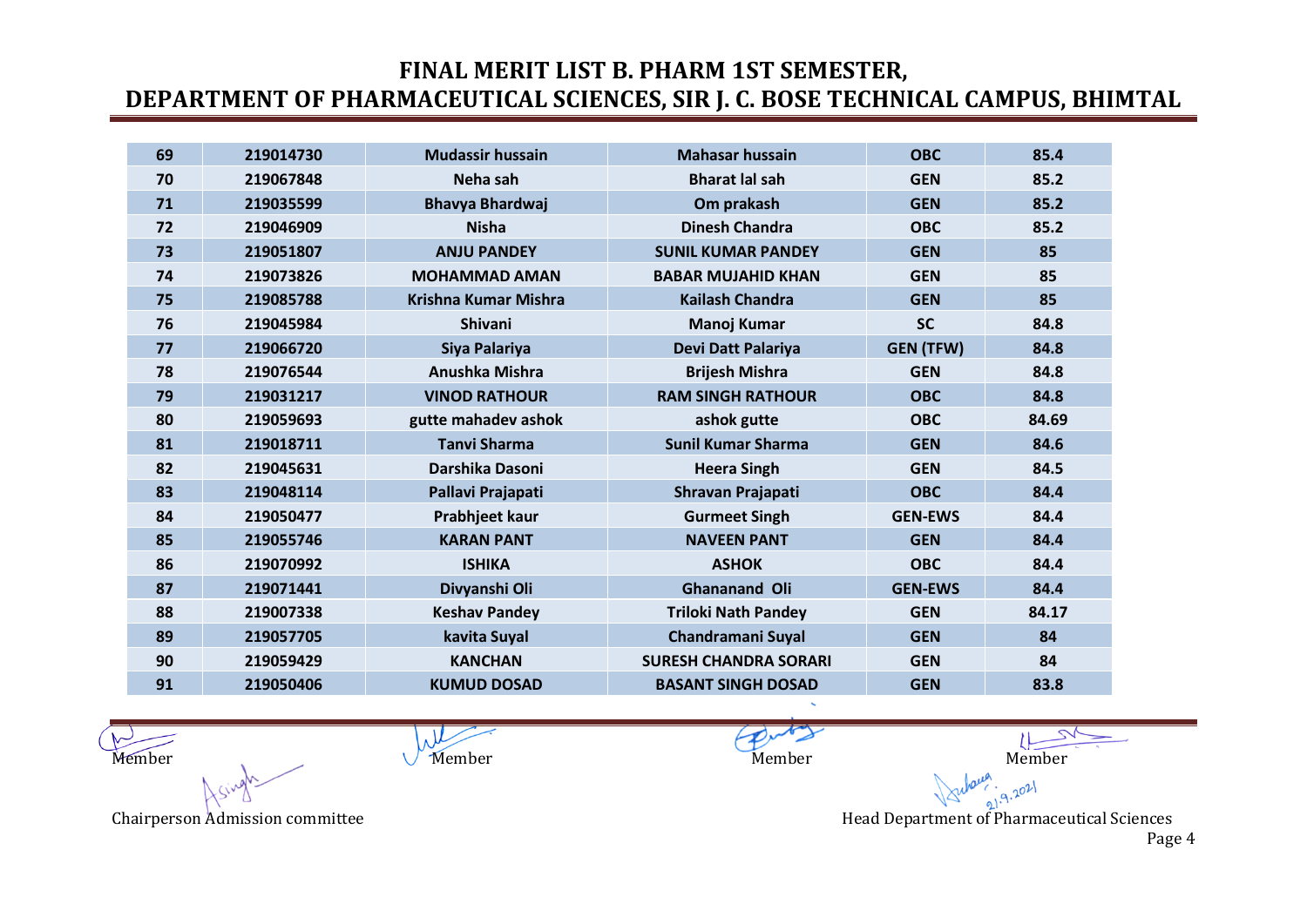| 92  | 219065939 | harshit singh bisht        | amar singh bisht             | <b>GEN (TFW)</b> | 83.8 |
|-----|-----------|----------------------------|------------------------------|------------------|------|
| 93  | 219055002 | <b>Aditi Chaudhary</b>     | <b>Pradeep Chaudhary</b>     | <b>GEN</b>       | 83.6 |
| 94  | 219072948 | <b>SAURABH SATI</b>        | <b>DAULAT RAM SATI</b>       | <b>GEN</b>       | 83.6 |
| 95  | 219057233 | <b>Eshpreet Kaur Wasan</b> | <b>Harjeet Singh Wasan</b>   | <b>GEN</b>       | 83.6 |
| 96  | 219073249 | <b>GARIMA SUPYAL</b>       | <b>KRISHNA S SUPYAL</b>      | <b>GEN</b>       | 83.6 |
| 97  | 219058546 | Priyanka sharma            | <b>Mahinder Pal</b>          | <b>OBC</b>       | 83.6 |
| 98  | 219044129 | <b>Paritosh bisht</b>      | <b>Pratap Singh</b>          | <b>GEN</b>       | 83.4 |
| 99  | 219047068 | <b>Aryan Dainwal</b>       | <b>Anand Ram</b>             | <b>SC</b>        | 83.4 |
| 100 | 219077003 | <b>KANIKA SAINI</b>        | <b>JEEWAN SINGH SAINI</b>    | <b>OBC</b>       | 83.4 |
| 101 | 219055710 | <b>DEEPA SUYAL</b>         | <b>CHANDRA BALLABH SUYAL</b> | <b>GEN</b>       | 83.4 |
| 102 | 219014579 | Himanshi Mandola           | Jagdamba Prasad Mandola      | <b>GEN</b>       | 83.2 |
| 103 | 219033673 | <b>TEJASWINI</b>           | <b>KUNDAN LAL</b>            | <b>SC</b>        | 83.2 |
| 104 | 219008372 | Himanshu Sanwal            | Ghanshyam                    | <b>GEN</b>       | 83   |
| 105 | 219008843 | Anuradha                   | <b>Anand Pal Singh</b>       | <b>SC</b>        | 83   |
| 106 | 219068031 | <b>VANYA KAPOOR</b>        | <b>KAPIL KAPOOR</b>          | <b>GEN</b>       | 83   |
| 107 | 219009626 | <b>KANIKA CHAND</b>        | <b>VIRENDRA CHAND</b>        | <b>OBC</b>       | 82.8 |
| 108 | 219067989 | <b>KHUSHBU</b>             | <b>NANDAN SINGH</b>          | <b>GEN-EWS</b>   | 82.8 |
| 109 | 219075604 | <b>ABHAY JOSHI</b>         | <b>KAUSTUBA NAND JOSHI</b>   | <b>GEN</b>       | 82.8 |
| 110 | 219083662 | <b>ADITYA MANRAL</b>       | <b>JAIPAL SINGH</b>          | <b>GEN</b>       | 82.8 |
| 111 | 219085651 | Chandan Kumar yadav        | Dinesh kumar yadav           | <b>OBC</b>       | 82.8 |
| 112 | 219055300 | Gayatri Bisht              | Lachhman Singh               | <b>GEN</b>       | 82.6 |
| 113 | 219070141 | Ankita Pande               | Deep Chandra Pande           | <b>GEN</b>       | 82.6 |
| 114 | 219025804 | Geetanjali chamyal         | Pooran Singh chamyal         | <b>GEN</b>       | 82.6 |

 $\lambda$ Member Member Member Member Member Member Member Member

Chairperson Admission committee **Head Department of Pharmaceutical Sciences** Head Department of Pharmaceutical Sciences Page 5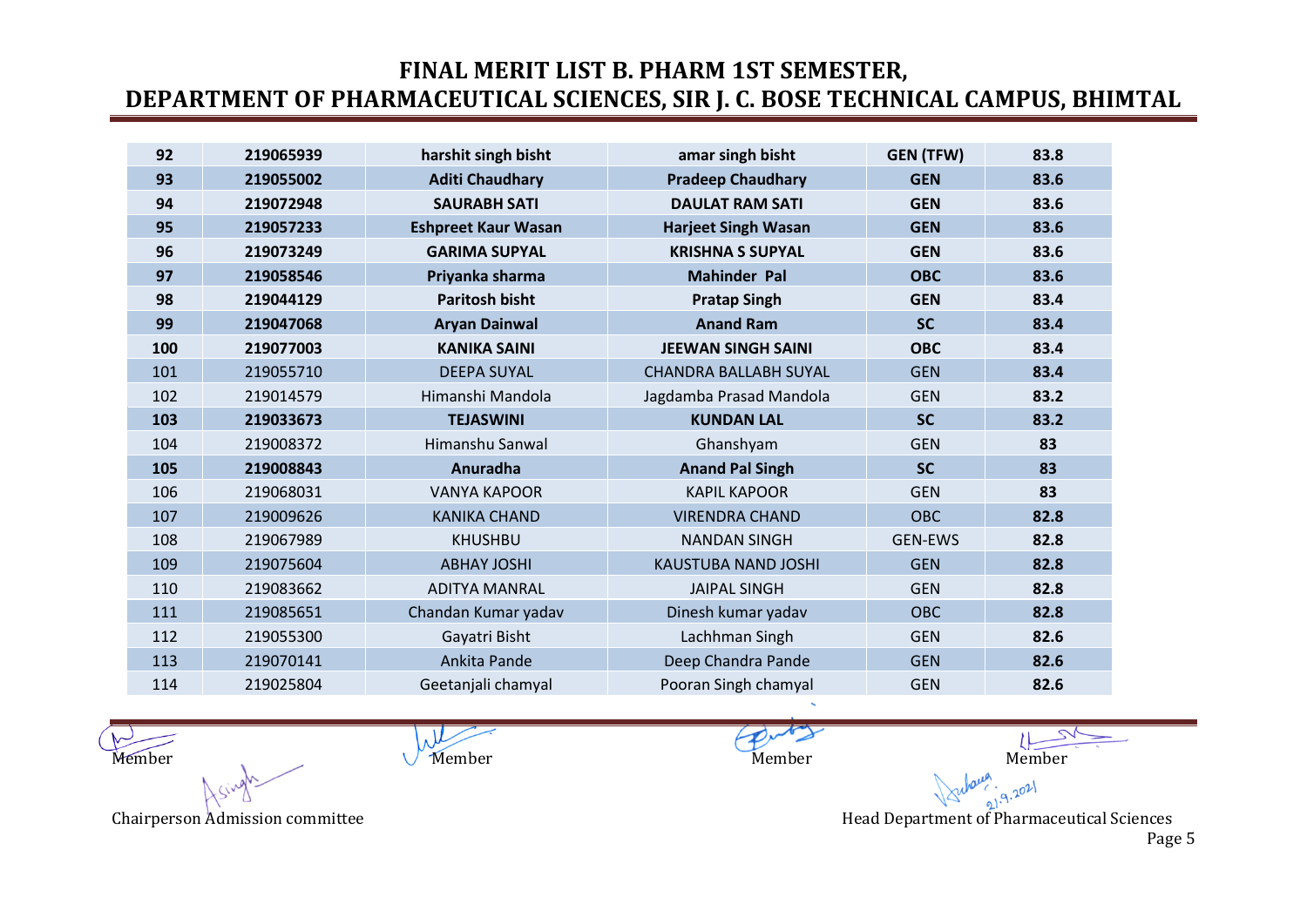| 115 | 219033761 | Jatin Kumar           | Rajesh Kumar                | <b>OBC</b>     | 82.4 |
|-----|-----------|-----------------------|-----------------------------|----------------|------|
| 116 | 219002785 | Amit Badhani          | Deep Chandra Badhani        | <b>GEN</b>     | 82.4 |
| 117 | 219055589 | ayush mishra          | sanjay mishra               | <b>GEN</b>     | 82.4 |
| 118 | 219055711 | Ayush mishra          | Sanjay mishra               | <b>GEN</b>     | 82.4 |
| 119 | 219058152 | <b>GITIKA RANI</b>    | <b>LOKESH KUMAR</b>         | OBC            | 82.4 |
| 120 | 219068746 | Dhruv Upadhyay        | Kailash Chandra             | <b>GEN</b>     | 82.4 |
| 121 | 219072528 | <b>HIMANI JOSHI</b>   | <b>BASANT BALLABH JOSHI</b> | GEN (TFW)      | 82.4 |
| 122 | 219085718 | Deepa                 | Mohan singh                 | <b>GEN</b>     | 82.4 |
| 123 | 219059665 | <b>UDIT PAL SINGH</b> | YOGENDRA PAL SINGH          | <b>GEN</b>     | 82.2 |
| 124 | 219076587 | Love saini            | Mukesh saini                | OBC            | 82.2 |
| 125 | 219076085 | <b>SHRUTI JAISWAL</b> | <b>ANIL JAISWAL</b>         | <b>OBC</b>     | 82   |
| 126 | 219008429 | <b>Tushar Pathak</b>  | <b>Gopal Pathak</b>         | <b>GEN-EWS</b> | 82   |
| 127 | 219020666 | PRIYANSHU KAPRI       | <b>KHIMANAND KAPRI</b>      | <b>GEN</b>     | 82   |
| 128 | 219038169 | <b>RAHUL KUMAR</b>    | <b>SURENDRA KUMAR</b>       | <b>SC</b>      | 82   |
| 129 | 219057922 | Renu Kurmi            | Nanhe Singh                 | <b>OBC</b>     | 82   |
| 130 | 219069237 | Shabaz Ahmad          | Mahboob Hasan               | OBC (TWF)      | 82   |
| 131 | 219067489 | <b>TANU JOSHI</b>     | RAJENDRA PRASAD JOSHI       | <b>GEN</b>     | 82   |
| 132 | 219052334 | <b>ROHIT NEGI</b>     | <b>JASWANT SINGH NEGI</b>   | <b>GEN</b>     | 81.8 |
| 133 | 219059508 | Lalit Singh singwal   | Diwan Singh singwal         | <b>GEN</b>     | 81.8 |
| 134 | 219067631 | PRIYANKA GOSWAMI      | <b>BHUWAN GIRI GOSWAMI</b>  | OBC            | 81.8 |
| 135 | 219075564 | Poonam Bisht          | Mohan Singh Bisht           | GEN (TFW)      | 81.8 |
| 136 | 219057007 | PRIYANSHU NAYAL       | <b>KALAM SINGH NAYAL</b>    | <b>GEN</b>     | 81.6 |
| 137 | 219087618 | <b>ANJALI BADHANI</b> | ANAND BALLABH BADHANI       | <b>GEN-EWS</b> | 81.6 |

 $\lambda$ Member Member Member Member Member Member Member Member

 $9.2021$ Chairperson Admission committee **Head Department of Pharmaceutical Sciences** Head Department of Pharmaceutical Sciences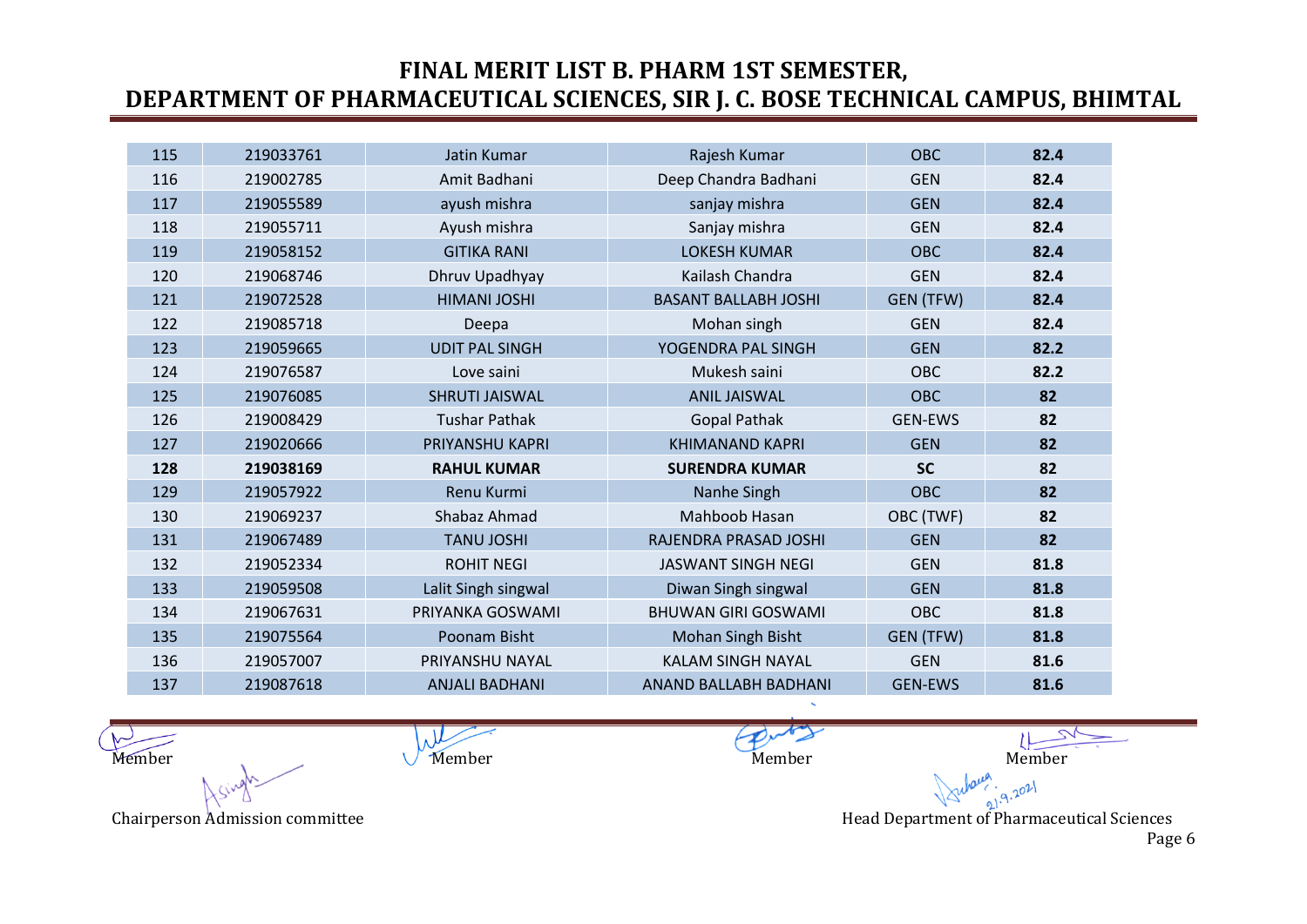| 138 | 219080274 | LATASHA MEHRA         | Lokpal Mehra                | <b>GEN</b>     | 81.5 |
|-----|-----------|-----------------------|-----------------------------|----------------|------|
| 139 | 219052293 | Pamini Likhit Kumar   | Pamini Rishi Kumar          | <b>GEN</b>     | 81.4 |
| 140 | 219075790 | <b>CHHAVI GUPTA</b>   | DINESH CHANDRA GUPTA        | <b>GEN</b>     | 81.4 |
| 141 | 219032674 | <b>NIKHIL JOSHI</b>   | POORAN CHANDRA JOSHI        | <b>GEN</b>     | 81.2 |
| 142 | 219087247 | Devesh Kapil          | Khajan Chandra Kapil        | <b>GEN</b>     | 81   |
| 143 | 219064340 | <b>HARSHITA JOSHI</b> | <b>DINESH CHANDRA JOSHI</b> | <b>GEN</b>     | 81   |
| 144 | 219065926 | Rahul Patni           | Brij Mohan Patni            | <b>GEN</b>     | 81   |
| 145 | 219073641 | <b>PRADEEP FULARA</b> | <b>BHUPAL DATT FULARA</b>   | <b>GEN</b>     | 81   |
| 146 | 219085585 | Ashok Goswami         | Ishwar Giri Goswami         | <b>OBC</b>     | 81   |
| 147 | 219055212 | <b>RAI TRISHALA</b>   | Sanjay Kumar                | <b>OBC</b>     | 80.8 |
| 148 | 219065127 | Priyanka              | Sher singh                  | OBC            | 80.8 |
| 149 | 219069228 | Gunjan Tiwari         | <b>Dinesh Tiwari</b>        | <b>GEN-EWS</b> | 80.8 |
| 150 | 219077978 | Ayush Pachori         | Yogesh Kumar Pachori        | <b>GEN</b>     | 80.8 |
| 151 | 219068404 | Ishita Nautiyal       | Ganesh nautiyal             | <b>GEN</b>     | 80.6 |
| 152 | 219053402 | Ayushi Bisht          | Heera Singh Bisht           | <b>GEN</b>     | 80.6 |
| 153 | 219083966 | YOGESH BHAKUNI        | <b>KISHAN SINGH</b>         | <b>GEN</b>     | 80.6 |
| 154 | 219088180 | Himanshu Joshi        | Girish Chandra Joshi        | <b>GEN</b>     | 80.6 |
| 155 | 219040601 | <b>KHUSHBOO AIDI</b>  | <b>DIWAN SINGH AIDI</b>     | <b>GEN</b>     | 80.6 |
| 156 | 219005804 | <b>ANKITA BOHARA</b>  | <b>DARSHAN SINGH</b>        | <b>GEN-EWS</b> | 80.4 |
| 157 | 219068535 | <b>KANCHAN SUNTHA</b> | <b>RAMESH CHANDRA</b>       | <b>GEN</b>     | 80.4 |
| 158 | 219048756 | anushka tewari        | sanjay tewari               | <b>GEN</b>     | 80.2 |
| 159 | 219008423 | <b>VARTIKA SUYAL</b>  | <b>DINESH SUYAL</b>         | <b>GEN</b>     | 80.2 |
| 160 | 219021067 | Pooja bisht           | Dinesh bisht                | <b>GEN</b>     | 80   |

 $\lambda$ Member Member Member Member Member Member Member Member

 $9.2021$ Chairperson Admission committee **Head Department of Pharmaceutical Sciences** Head Department of Pharmaceutical Sciences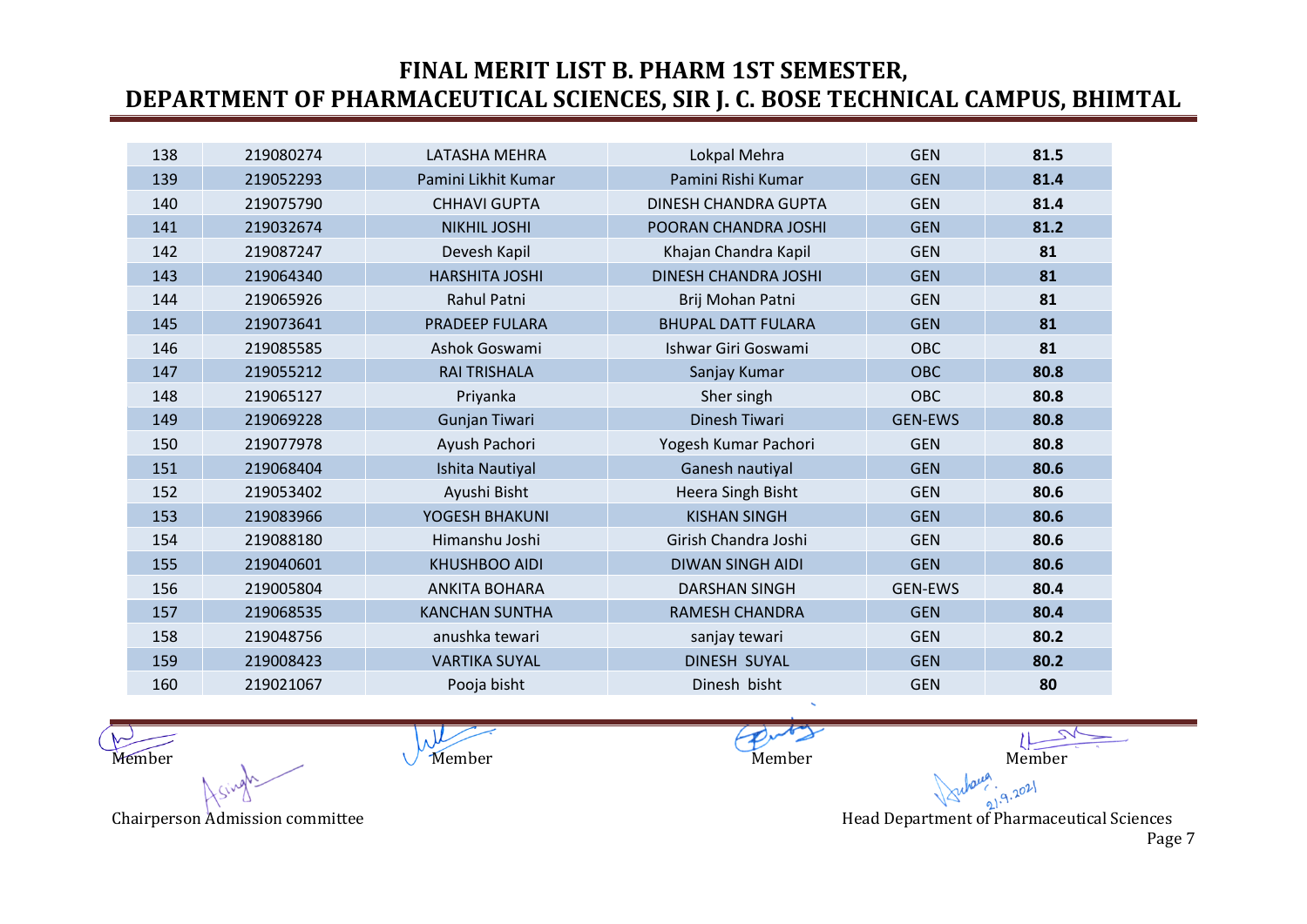| 161 | 219054205 | <b>VISHAL KUMAR</b>       | <b>SHEET BASANT</b>          | <b>SC</b>      | 80    |
|-----|-----------|---------------------------|------------------------------|----------------|-------|
| 162 | 219071873 | <b>RISHABH KANDPAL</b>    | <b>LALIT MOHAN KANDPAL</b>   | <b>GEN-EWS</b> | 80    |
| 163 | 219077874 | <b>KHYATI BHATT</b>       | <b>BALA DUTT BHATT</b>       | <b>GEN</b>     | 80    |
| 164 | 219052675 | Kajal Pathak              | Puran Chandra Pathak         | <b>GEN</b>     | 80    |
| 165 | 219051536 | Versha mehra              | Puran singh mehra            | <b>GEN</b>     | 79.8  |
| 166 | 219064911 | <b>ANANYA SINGH</b>       | <b>RAVINDRA SINGH</b>        | <b>GEN</b>     | 79.8  |
| 167 | 219079139 | Shaniya Saleem            | Saleem                       | <b>OBC</b>     | 79.8  |
| 168 | 219056904 | Aditi Pandey              | Dinesh Chandra Pandey        | <b>GEN</b>     | 79.75 |
| 169 | 219048930 | <b>Amit Tiwari</b>        | Ramesh Chandra Tiwari        | <b>GEN-EWS</b> | 79.6  |
| 170 | 219050267 | Kashish Chaudhary         | Lalit Chaudhary              | <b>GEN</b>     | 79.6  |
| 171 | 219003419 | <b>VIPIN SINGH TRIYAL</b> | <b>SUNDER SINGH TRIYAL</b>   | GEN (TFW)      | 79.4  |
| 172 | 219068257 | <b>MANISHA SHARMA</b>     | <b>GANESH CHANDRA SHARMA</b> | <b>GEN</b>     | 79.4  |
| 173 | 219069801 | <b>Neha</b>               | Rajendra Kumar               | <b>GEN</b>     | 79.4  |
| 174 | 219066009 | <b>NAVNEET MISHRA</b>     | <b>MAHENDRA KUMAR</b>        | <b>GEN</b>     | 79.2  |
| 175 | 219018135 | <b>Rohan Kumar</b>        | <b>Ajey Kumar</b>            | <b>SC</b>      | 79.2  |
| 176 | 219051324 | Jyoti Kumayan             | Ganesh Kumayan               | <b>GEN</b>     | 79.2  |
| 177 | 219006293 | Rahul kirola              | Bachchan singh kirola        | <b>GEN</b>     | 79    |
| 178 | 219046507 | <b>DHANUSH KUMAR</b>      | <b>PUTTU LAL</b>             | OBC            | 79    |
| 179 | 219072425 | Deepak Soni               | Sunil Kumar Soni             | <b>OBC</b>     | 79    |
| 180 | 219010122 | <b>BHAWNA BORA</b>        | <b>DHARAM SINGH BORA</b>     | <b>GEN</b>     | 79    |
| 181 | 219010362 | <b>Bhawna Bora</b>        | Dharam singh bora            | <b>GEN</b>     | 79    |
| 182 | 219005452 | Aaditya Kumar Pandey      | Kamal Kishor Pandey          | <b>GEN-EWS</b> | 78.8  |
| 183 | 219080998 | Ankit nigam               | Manoj nigam                  | <b>GEN</b>     | 78.8  |

 $\lambda$ Member Member Member Member Member Member Member Member

Chairperson Admission committee **Head Department of Pharmaceutical Sciences** Head Department of Pharmaceutical Sciences

 $9.2021$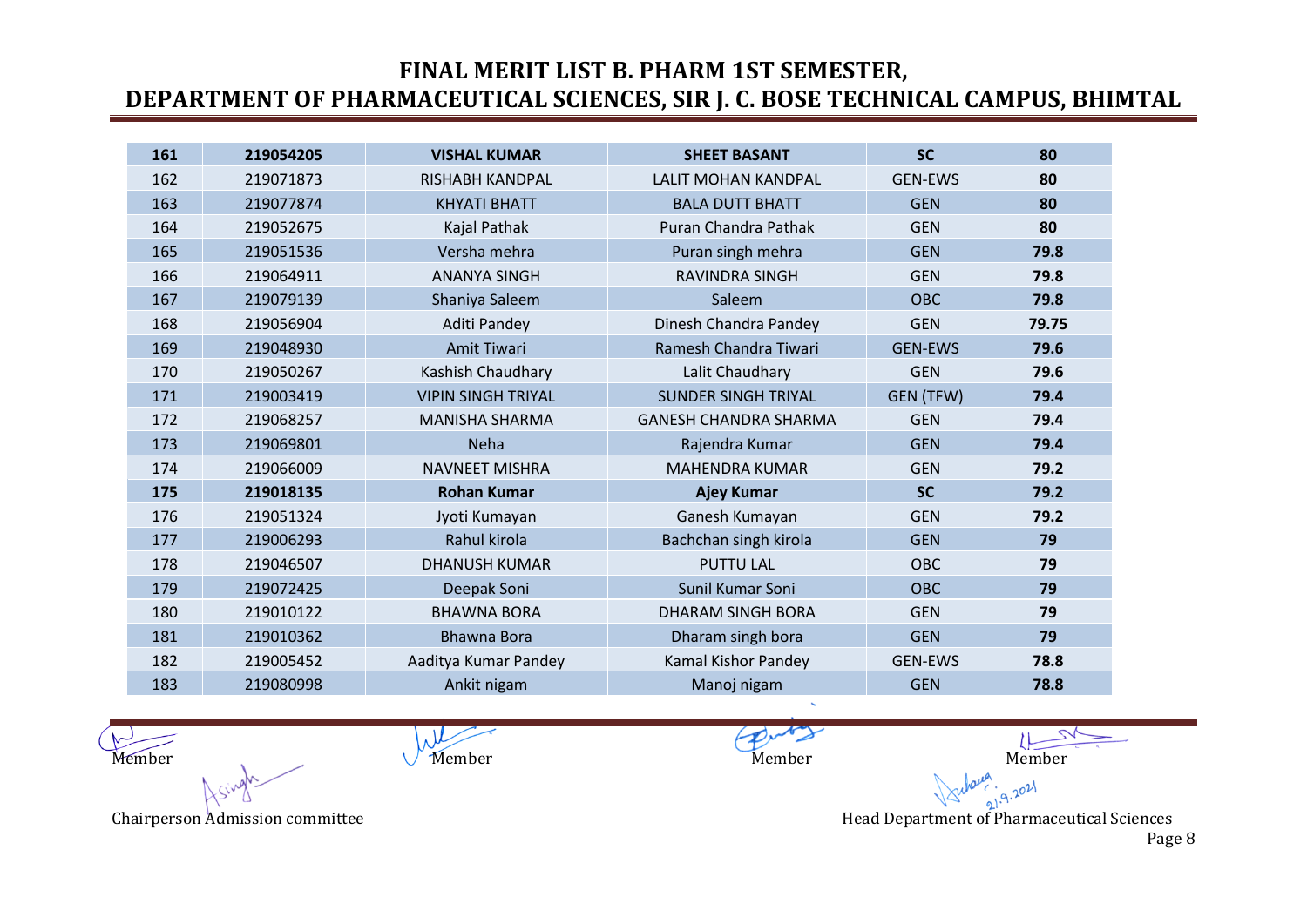| 184 | 219039965 | Sunder singh                | <b>Bhupal singh</b>         | GEN (TFW)      | 78.6  |
|-----|-----------|-----------------------------|-----------------------------|----------------|-------|
| 185 | 219031535 | <b>Arvind kumar</b>         | Om prakash                  | <b>SC</b>      | 78.6  |
| 186 | 219043925 | <b>SHIVANI BISHT</b>        | <b>MAHESH SINGH BISHT</b>   | <b>GEN</b>     | 78.5  |
| 187 | 219008178 | Mohit Ghildiyal             | Chakradhar Ghildiyal        | <b>GEN</b>     | 78.4  |
| 188 | 219049394 | Shubham Rana                | Anand kumar                 | <b>GEN-EWS</b> | 78.4  |
| 189 | 219073417 | <b>PRIYANKA KOHLI</b>       | <b>SURENDRA RAM</b>         | <b>SC</b>      | 78.4  |
| 190 | 219075096 | Karan Kishore               | Ramesh Chandra Arya         | SC             | 78.4  |
| 191 | 219083603 | Sujal belwal                | Chandan belwal              | <b>GEN</b>     | 78.33 |
| 192 | 219018301 | Aditya Rawat                | Rakesh Chandra Singh        | <b>GEN</b>     | 78.3  |
| 193 | 219032745 | Khushi kanwal               | Brijendra mohan             | <b>GEN</b>     | 78.2  |
| 194 | 219046675 | <b>SACHIN PANDEY</b>        | <b>DAYAKISHAN PANDEY</b>    | <b>GEN</b>     | 78.2  |
| 195 | 219058941 | <b>SUMAN</b>                | <b>DHARMPAL</b>             | <b>OBC</b>     | 78.2  |
| 196 | 219008416 | Rahul Sharma                | Ved prakash sharma          | <b>OBC</b>     | 78    |
| 197 | 219078818 | <b>CHANDAN PURI GOSWAMI</b> | <b>SURENDRA PURI</b>        | <b>OBC</b>     | 78    |
| 198 | 219051568 | Aditya Chaudhary            | Shrigunath Chaudhary        | <b>SC</b>      | 78    |
|     |           |                             |                             | <b>GEN-EWS</b> |       |
| 199 | 219051295 | Vaibhav Rawat               | Khushal Singh Rawat         | (TFW)          | 77.8  |
| 200 | 219059494 | Payal Raikwal               | Manohar Singh Raikwal       | <b>GEN</b>     | 77.6  |
| 201 | 219064649 | Vimal kumar                 | Rajendra kumar              | <b>OBC</b>     | 77.6  |
| 202 | 219067234 | <b>GAURAV JOSHI</b>         | <b>BHUWAN CHANDRA JOSHI</b> | <b>GEN</b>     | 77.6  |
| 203 | 219081671 | mayank suyal                | chandra shekhar suyal       | <b>GEN</b>     | 77.6  |
| 204 | 219058823 | Mohit Yadav                 | Ram Pravesh Yadav           | <b>OBC</b>     | 77.6  |
| 205 | 219059058 | Jaya Pandey                 | Dinesh Chandra Pandey       | <b>GEN</b>     | 77.6  |
| 206 | 219067477 | Sakshi Tadiyal              | <b>Bharat Singh Tadiyal</b> | <b>GEN-EWS</b> | 77.4  |

Member Member Member Member Member Member Member Member

Chairperson Admission committee **Head Department of Pharmaceutical Sciences** Head Department of Pharmaceutical Sciences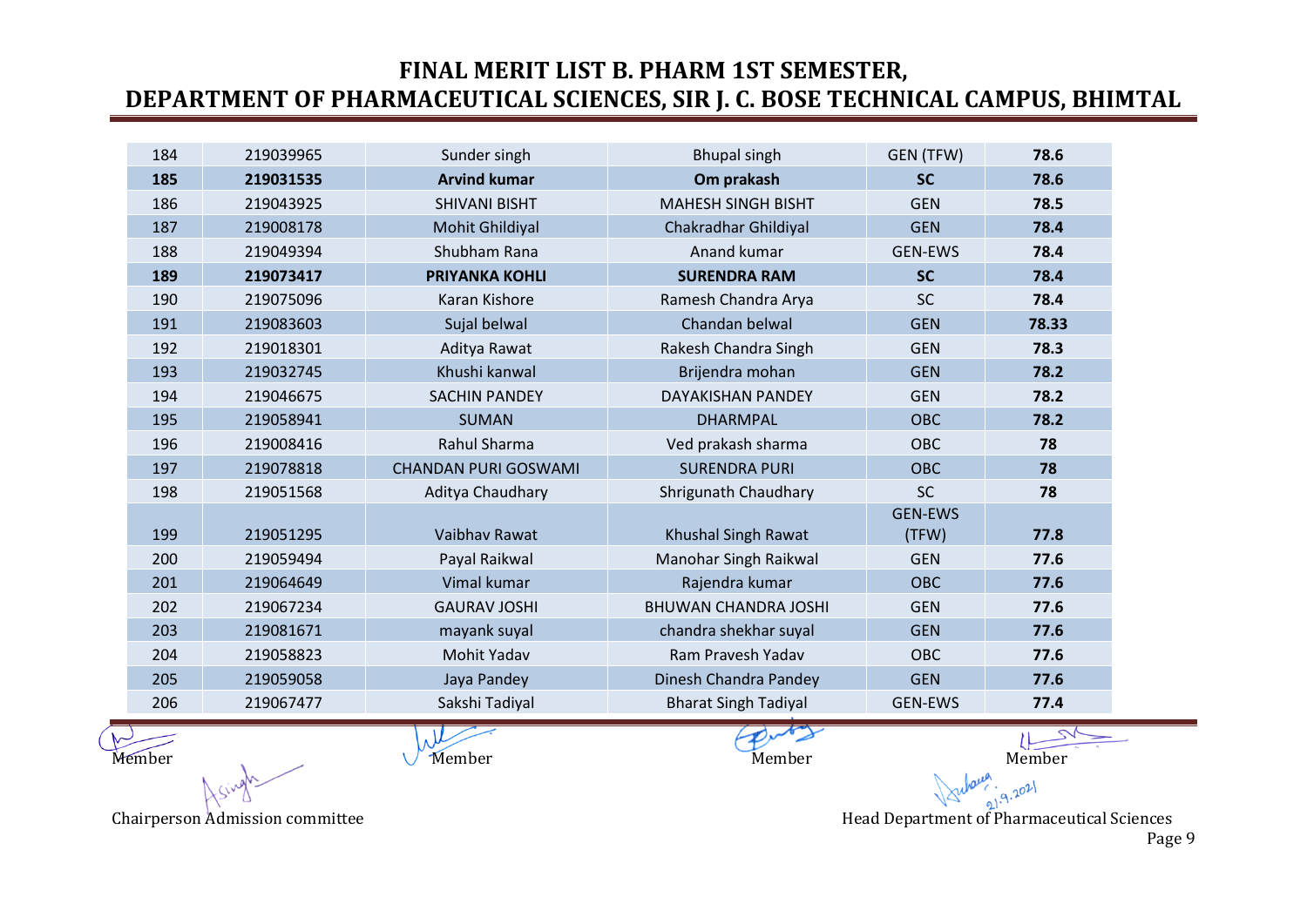| 207 | 219004223 | <b>JANHVI SINGH</b>          | <b>RAJENDRA SINGH</b>       | <b>GEN</b>     | 77.4 |
|-----|-----------|------------------------------|-----------------------------|----------------|------|
| 208 | 219055991 | SAURABH CHAMYAI              | <b>UMESH SINGH</b>          | <b>GEN</b>     | 77.4 |
| 209 | 219066819 | <b>HIMANI BAHUGUNA</b>       | NAVEEN CHANDRA BAHUGUNA     | <b>GEN</b>     | 77.4 |
| 210 | 219070727 | Nikita Arya                  | Nand Ram                    | <b>SC</b>      | 77.2 |
| 211 | 219001809 | Yogita pant                  | Rajendra prasad pant        | <b>GEN</b>     | 77.2 |
| 212 | 219020320 | <b>VANSH BANA</b>            | <b>RAJKUMAR BANA</b>        | OBC            | 77.2 |
| 213 | 219030495 | <b>AARTI NAINWAL</b>         | <b>ISHWARI DUTT NAINWAL</b> | GEN (TFW)      | 77.2 |
| 214 | 219051586 | Yogita pant                  | Rajendra prasad pant        | <b>GEN</b>     | 77.2 |
| 215 | 219058079 | Himanahu kumar               | Naveen ram                  | <b>SC</b>      | 77.2 |
| 216 | 219033362 | Deepak rawat                 | Anand Singh Rawat           | <b>GEN</b>     | 77.2 |
| 217 | 219050228 | Ayush Raj                    | Mukesh prasad               | <b>OBC</b>     | 77   |
| 218 | 219052526 | <b>SHIVANSH KABDAL</b>       | <b>HEM CHANDRA</b>          | <b>GEN</b>     | 77   |
| 219 | 219056947 | Nikhil pandey                | Bhuvan Chandra pandey       | <b>GEN</b>     | 77   |
| 220 | 219078956 | <b>SHIVANGI VERMA</b>        | <b>HARI PRAKASH VERMA</b>   | OBC            | 77   |
| 221 | 219088036 | Vartika                      | <b>Umesh Kumar</b>          | <b>OBC</b>     | 77   |
| 222 | 219026554 | <b>GAURAV BISHT</b>          | <b>CHANDAN SINGH</b>        | <b>GEN-EWS</b> | 77   |
| 223 | 219045747 | Himani Rautela               | Narayan singh               | <b>GEN</b>     | 76.6 |
| 224 | 219068712 | <b>DEEPAK SINGH JEENA</b>    | <b>LEELA SINGH JEENA</b>    | <b>GEN</b>     | 76.6 |
| 225 | 219074497 | <b>GUNJAN KUMARI KASHYAP</b> | <b>BABLOO KASHYAP</b>       | <b>OBC</b>     | 76.6 |
| 226 | 219076095 | Suraj joshi                  | Prayag Datt Joshi           | <b>GEN</b>     | 76.6 |
| 227 | 219081796 | vaishali vishawkarma         | manoj kumar                 | <b>SC</b>      | 76.6 |
| 228 | 219070984 | <b>DEEPALI</b>               | <b>BHARAT BHUSHAN</b>       | <b>SC</b>      | 76.4 |
| 229 | 219046581 | RAJ LAXMI BISHT              | <b>DAN SINGH BISHT</b>      | <b>GEN</b>     | 76.4 |

 $\mu$ Member Member Member Member Member Member Member Member

 $9.2021$ Chairperson Admission committee **Head Department of Pharmaceutical Sciences** Head Department of Pharmaceutical Sciences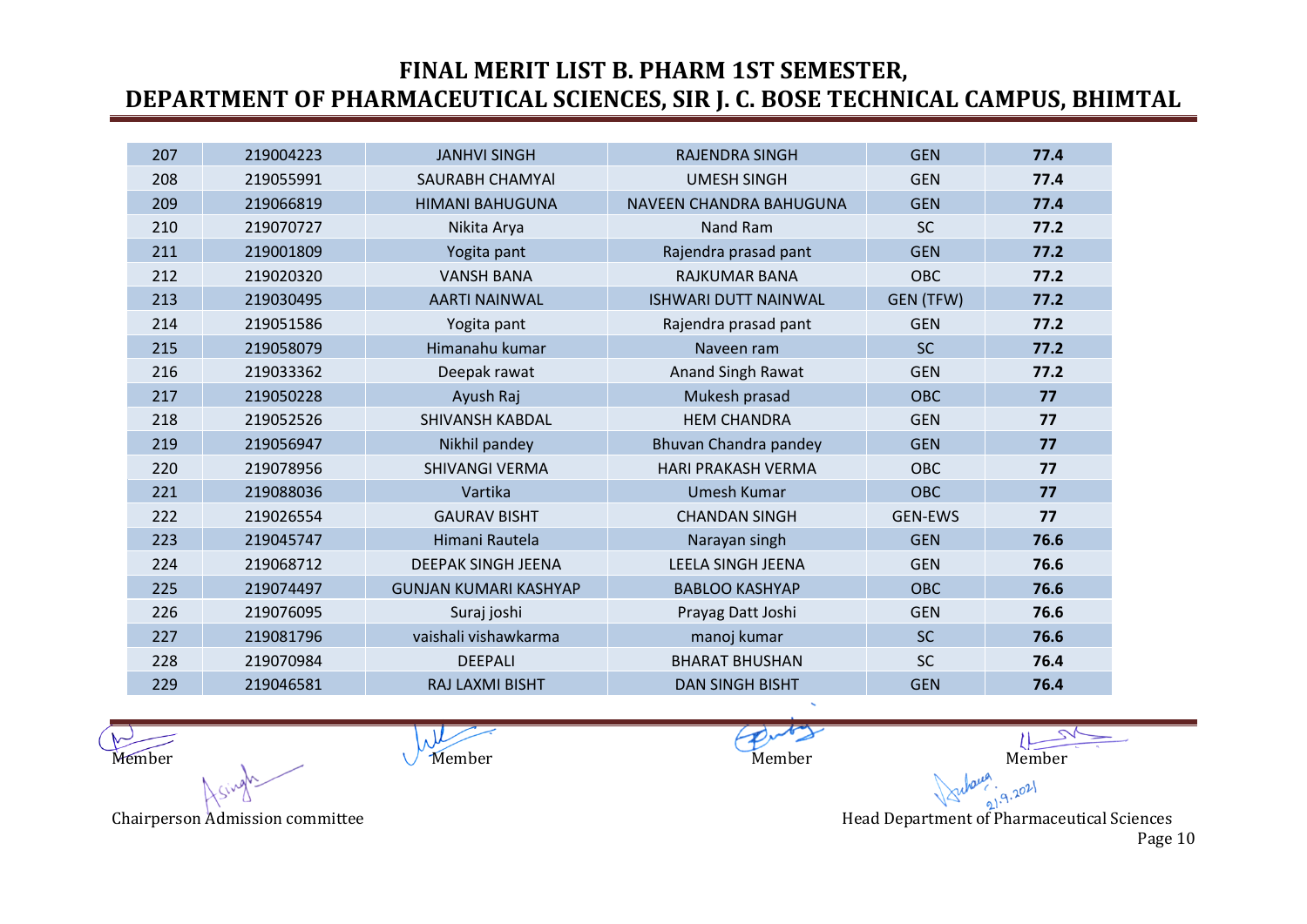| 230 | 219046437 | <b>Bhavesh Murari</b> | Prakash Chandra Murari       | <b>GEN</b>     | 76.2 |
|-----|-----------|-----------------------|------------------------------|----------------|------|
| 231 | 219006434 | Vijay Bora            | Kundan Singh Bora            | <b>GEN</b>     | 76   |
| 232 | 219048181 | Shivani Gangwar       | RamChandra Gangwar           | OBC            | 76   |
| 233 | 219069680 | <b>BHUMIKA ASWAL</b>  | <b>TRIBHUWAN SINGH ASWAL</b> | <b>GEN</b>     | 76   |
| 234 | 219073115 | <b>NAMAN SINGH</b>    | RAJENDRA SINGH               | <b>GEN</b>     | 76   |
| 235 | 219079075 | <b>TANISHA SAINI</b>  | <b>MANOJ SAINI</b>           | <b>GEN</b>     | 75.8 |
| 236 | 219026971 | <b>MUKUL PUJARI</b>   | <b>HARI SHANKAR PUJARI</b>   | <b>GEN</b>     | 75.6 |
| 237 | 219045726 | <b>SHWETA SINGH</b>   | <b>ASHOK KUMAR</b>           | <b>SC</b>      | 75.6 |
| 238 | 219069761 | Sanjay palariya       | Mr chandra Dutt palariya     | <b>GEN-EWS</b> | 75.6 |
| 239 | 219072507 | Sanjay Palariya       | Chandra Dutt Palariya        | GEN (TFW)      | 75.6 |
| 240 | 219049406 | Seeta Arya            | Deendayal Arya               | <b>SC</b>      | 75.6 |
| 241 | 219072719 | Diwakar Joshi         | Kailash Chandra Joshi        | <b>GEN-EWS</b> | 75.4 |
| 242 | 219000993 | SIDDHI MISHRA         | Mr Alok Mishra               | <b>GEN</b>     | 75.4 |
| 243 | 219033517 | <b>MEGHA BISHT</b>    | <b>PAN SINGH BISHT</b>       | <b>GEN-EWS</b> | 75.4 |
| 244 | 219053807 | <b>BABITA BHARTI</b>  | <b>SUMANT PRASAD</b>         | <b>SC</b>      | 75.2 |
| 245 | 219057980 | <b>SHIV DUTT</b>      | <b>HARI DUTT</b>             | <b>SC</b>      | 75.2 |
| 246 | 219088040 | Rajani Gangwar        | Pooran Lal                   | <b>OBC</b>     | 75.2 |
| 247 | 219066781 | Aditi Bhagat          | Mr Mohan Chandra Bhagat      | <b>GEN</b>     | 75   |
| 248 | 219034193 | Prachi Bahuguna       | Naveen C Bahuguna            | <b>GEN</b>     | 75   |
| 249 | 219055757 | Suraj sanwal          | Hansa dutt sanwal            | <b>GEN</b>     | 75   |
| 250 | 219074348 | Goapl dwivedi         | Pawan kumar dwivedi          | <b>GEN</b>     | 75   |
| 251 | 219019671 | Varun Sah             | Ramesh Lal Sah               | <b>GEN</b>     | 75   |
| 252 | 219079359 | Chirsanchit kumar     | Narendra kumar               | <b>SC</b>      | 74.8 |

 $\mu$ Member Member Member Member Member Member Member Member

 $9.2021$ Chairperson Admission committee **Head Department of Pharmaceutical Sciences** Head Department of Pharmaceutical Sciences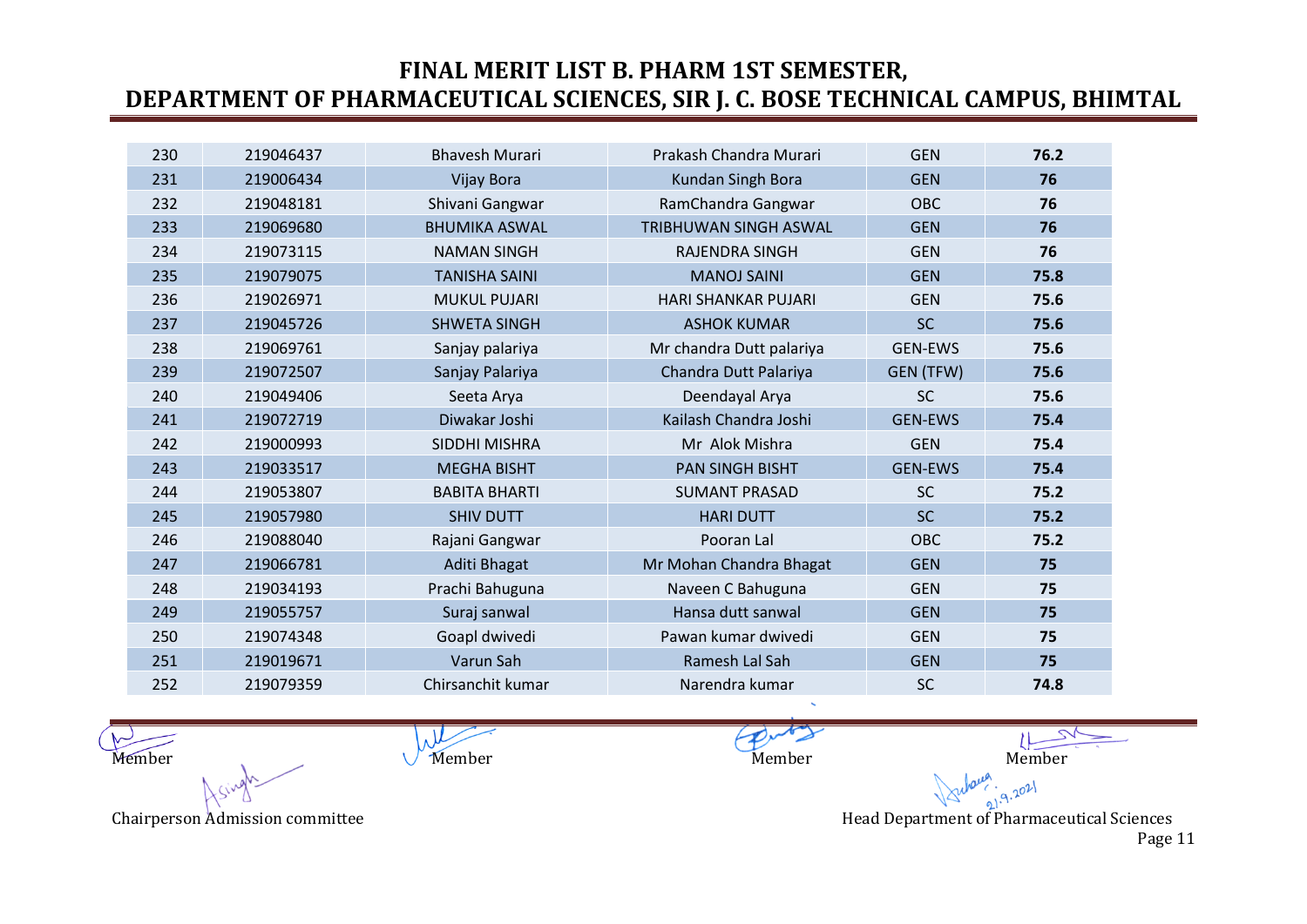| 253 | 219063972 | <b>Bhumika Tewari</b>        | Ramesh Chandra Tewari        | <b>GEN</b>     | 74.67 |
|-----|-----------|------------------------------|------------------------------|----------------|-------|
| 254 | 219007117 | Neelesh Sharma               | Hitesh Chandra Sharma        | <b>GEN</b>     | 74.6  |
| 255 | 219048416 | <b>GAURAV KUMAR</b>          | YASHPAL ARYA                 | <b>SC</b>      | 74.6  |
| 256 | 219070314 | Ashutosh pandey              | Anand ballabh pandey         | <b>GEN</b>     | 74.6  |
| 257 | 219073813 | <b>AADYA PANDEY</b>          | PURAN CHANDRA PANDEY         | <b>GEN</b>     | 74.6  |
| 258 | 219087373 | Riya Sharma                  | Rajesh Kumar Sharma          | <b>GEN</b>     | 74.6  |
| 259 | 219040534 | <b>GAURAV KUMAR</b>          | <b>DEV SINGH</b>             | <b>SC</b>      | 74.6  |
| 260 | 219001586 | Manish Singh Pharswan        | Pradeep Singh Pharswan       | <b>GEN</b>     | 74.4  |
| 261 | 219059878 | <b>BHAWANA ARYA</b>          | <b>INDRA LAL</b>             | <b>SC</b>      | 74.4  |
| 262 | 219003701 | <b>MAJOR SINGH</b>           | <b>TRILOCHAN SINGH</b>       | OBC            | 74.2  |
| 263 | 219029943 | <b>Bhargav Chandra</b>       | Ghanshyam Chandra Arya       | <b>SC</b>      | 74.2  |
| 264 | 219047371 | <b>MANSI ADHIKARI</b>        | <b>NANDAN SINGH ADHIKARI</b> | <b>GEN</b>     | 74.2  |
| 265 | 219049238 | <b>RAJNEESH SINGH</b>        | <b>BIJENDRA SINGH</b>        | <b>ST</b>      | 74.2  |
| 266 | 219085338 | <b>NEELAM PANDEY</b>         | OM PRAKASH PANDEY            | <b>GEN</b>     | 74    |
| 267 | 219067707 | Lakshmi                      | Dan singh                    | <b>GEN-EWS</b> | 74    |
| 268 | 219018667 | Shivam Kumar                 | Ramashankar Rajbhar          | OBC            | 73.8  |
| 269 | 219054019 | <b>SHIKSHA DEVI</b>          | <b>JAGESH KUMAR</b>          | <b>OBC</b>     | 73.8  |
| 270 | 219055922 | <b>MADHU</b>                 | <b>RAJESH KUMAR</b>          | <b>SC</b>      | 73.8  |
| 271 | 219067416 | <b>SHUBHAM KUMAR TRIVEDI</b> | <b>MANOJ KUMAR TRIVEDI</b>   | <b>GEN</b>     | 73.8  |
| 272 | 219079462 | <b>SHIKSHA DEVI</b>          | <b>JAGESH KUMAR</b>          | <b>GEN-EWS</b> | 73.8  |
| 273 | 219042384 | Devyansh Lakherwal           | Jaipaul                      | <b>GEN</b>     | 73.6  |
| 274 | 219055371 | <b>Chandresh Sanwal</b>      | Hari Shankar Sanwal          | <b>GEN</b>     | 73.6  |
| 275 | 219068311 | KINGSHUK SARMAH              | <b>UTPAL SARMAH</b>          | <b>GEN</b>     | 73.6  |

 $\mu$ Member Member Member Member Member Member Member Member

Chairperson Admission committee **Head Department of Pharmaceutical Sciences** Head Department of Pharmaceutical Sciences

 $9.2021$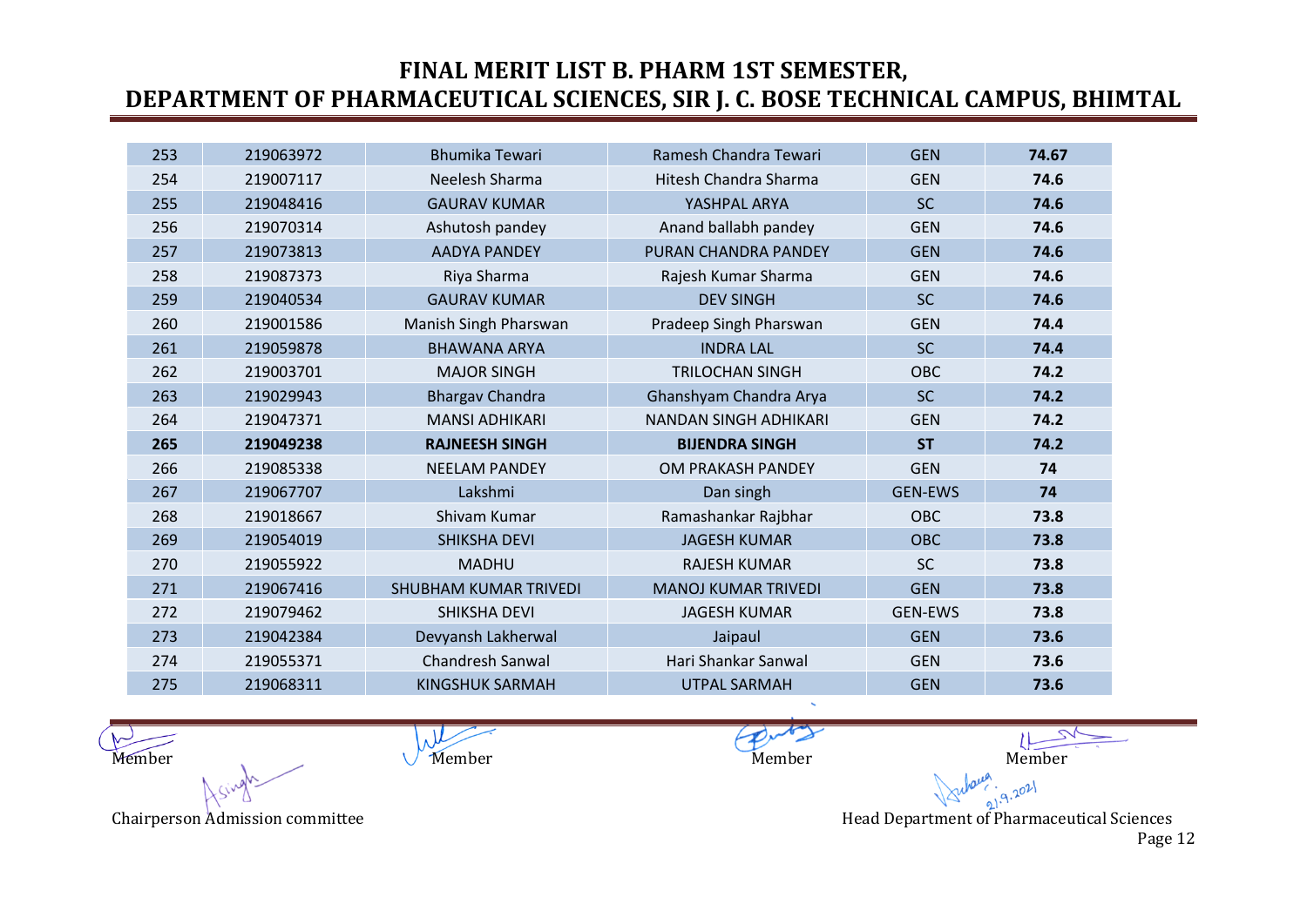| 276 | 219032469 | lokesh pathak             | nc pathak                      | <b>GEN</b> | 73.4  |
|-----|-----------|---------------------------|--------------------------------|------------|-------|
| 277 | 219028002 | Jeevan bhatt              | Mohan Chandra Bhatt            | <b>GEN</b> | 73.4  |
| 278 | 219073480 | <b>KAVITA BISHT</b>       | <b>LALIT MOHAN</b>             | <b>GEN</b> | 73.4  |
| 279 | 219087443 | Nawal joshi               | Prakash chandra joshi          | <b>GEN</b> | 73.33 |
| 280 | 219078915 | Jyoti joshi               | Harish chandra joshi           | <b>GEN</b> | 73.2  |
| 281 | 219004387 | <b>Faaiz Naved</b>        | Naved Khan                     | <b>GEN</b> | 73.2  |
| 282 | 219042429 | Mamta                     | <b>Tara Datt Pathak</b>        | <b>GEN</b> | 73.2  |
| 283 | 219015618 | Bhargav Adhikari          | Kundan Singh Adhikari          | <b>GEN</b> | 73    |
| 284 | 219051044 | <b>ARUN CHANDRA ARYYA</b> | <b>BHUWAN CHANDRA</b>          | <b>SC</b>  | 73    |
| 285 | 219075277 | Meena Mandal              | <b>Vishnu Mandal</b>           | <b>GEN</b> | 73    |
| 286 | 219042790 | <b>Gaurav Singh</b>       | Devendra Singh                 | GEN (TFW)  | 72.8  |
| 287 | 219046096 | Ahana chauhan             | Yashpal singh chauhan          | <b>ST</b>  | 72.8  |
| 288 | 219045605 | <b>MOHD HASSAN</b>        | NUSRATULLA SIDDIQUI            | <b>OBC</b> | 72.67 |
| 289 | 219087641 | Ayush Rastogi             | Sanjay Rastogi                 | <b>GEN</b> | 72.6  |
| 290 | 219072789 | Sameeksha Negi            | S S Negi                       | <b>GEN</b> | 72.6  |
| 291 | 219081651 | <b>Reetik Shah</b>        | <b>Sunil Shah</b>              | <b>OBC</b> | 72.4  |
| 292 | 219015484 | RAKSHITA PALARIA          | <b>KULDEEP CHANDRA PALARIA</b> | <b>GEN</b> | 72.4  |
| 293 | 219057605 | ROHIT PRASAD MAHATO       | SATYENDRA PRASAD MAHATO        | <b>GEN</b> | 72.33 |
| 294 | 219056407 | <b>ISHIKA KAPIL</b>       | <b>DIWAKAR KAPIL</b>           | <b>GEN</b> | 72.2  |
| 295 | 219028324 | Preeti Verma              | Nirbhay Narayan Verma          | <b>OBC</b> | 72.2  |
| 296 | 219044838 | jyoti                     | virendra vishwas               | <b>SC</b>  | 72.2  |
| 297 | 219049490 | Shivek Sharma             | Ramacharya Katiha              | <b>GEN</b> | 72.2  |
| 298 | 219079166 | Manpreet singh saini      | Satnam singh saini             | <b>OBC</b> | 72.2  |

 $\mu$ Member Member Member Member Member Member Member Member

Chairperson Admission committee **Head Department of Pharmaceutical Sciences** Head Department of Pharmaceutical Sciences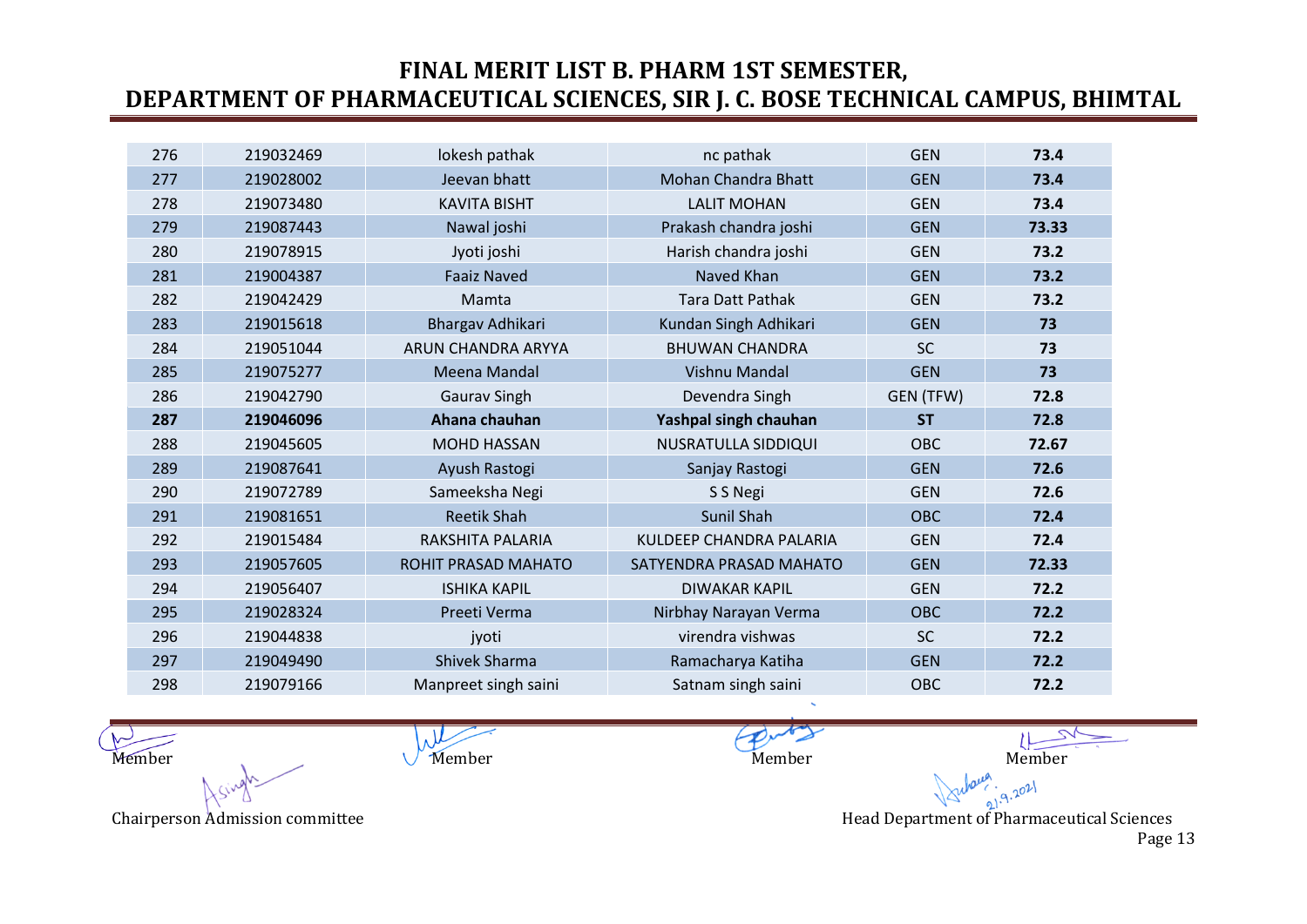| 299 | 219029718 | Harshita                 | <b>Nand Kishor</b>         | <b>SC</b>  | 72   |
|-----|-----------|--------------------------|----------------------------|------------|------|
| 300 | 219045597 | <b>MRINAL BADHANI</b>    | <b>MUKUL BADHANI</b>       | <b>GEN</b> | 72   |
| 301 | 219051593 | <b>BRIJESH KUSHWAHA</b>  | <b>OMPRAKASH KUSHWAHA</b>  | <b>GEN</b> | 72   |
| 302 | 219087989 | <b>MAYANK SINGH BORA</b> | <b>BHAGWAN SINGH BORA</b>  | <b>OBC</b> | 72   |
| 303 | 219043257 | <b>ASHNA SAIFI</b>       | <b>MOHD RAFI SAIFI</b>     | <b>OBC</b> | 72   |
| 304 | 219050273 | Sumit kotiya             | Dinesh chandra kotiya      | <b>GEN</b> | 71.8 |
| 305 | 219075289 | <b>RITIK KUMAR ARYA</b>  | <b>SUNIL KUMAR</b>         | <b>SC</b>  | 71.8 |
| 306 | 219057465 | komal negi               | Jeewan Singh               | <b>GEN</b> | 71.6 |
| 307 | 219081113 | <b>Gaurav Paliwal</b>    | <b>Inder Paliwal</b>       | <b>GEN</b> | 71.6 |
| 308 | 219063789 | Shubham ojha             | Gyanendra ojha             | <b>SC</b>  | 71.4 |
| 309 | 219066217 | Roshani Bora             | Kishan Singh               | <b>OBC</b> | 71.4 |
| 310 | 219008421 | Kanika pandey            | Harish Pandey              | <b>GEN</b> | 71.2 |
| 311 | 219082443 | Avijeet Singh Gill       | <b>Harvinder Singh</b>     | <b>GEN</b> | 71   |
| 312 | 219053307 | Nilofar parveen          | Ali Hussain                | <b>OBC</b> | 71   |
| 313 | 219003197 | <b>KUMAR HARSH</b>       | RAGHWENDRA KUMAR           | <b>GEN</b> | 70.8 |
| 314 | 219065748 | <b>RAKHI</b>             | <b>MOHAN RAM</b>           | <b>SC</b>  | 70.8 |
| 315 | 219076880 | Aditi Borah              | Late Anup Borah            | <b>GEN</b> | 70.8 |
| 316 | 219049056 | Sakshi Jalal             | <b>Bheem Singh Jalal</b>   | <b>GEN</b> | 70.8 |
| 317 | 219045444 | <b>Hritik Mishra</b>     | Rameshwar Prasad Mishra    | <b>GEN</b> | 70.6 |
| 318 | 219045464 | <b>ABHISHEK DAS</b>      | <b>SUSHIL CHANDRA DAS</b>  | <b>GEN</b> | 70.6 |
| 319 | 219046697 | <b>Tanu Singh Bora</b>   | Jeevan Singh Bora          | <b>GEN</b> | 70.6 |
| 320 | 219063800 | Shravya srivastav        | Rajeev kumar               | <b>GEN</b> | 70.6 |
| 321 | 219067901 | <b>KHAJAN PANT</b>       | <b>JEEVAN CHANDRA PANT</b> | <b>GEN</b> | 70.6 |

 $\mu$ Member Member Member Member Member Member Member Member

 $9.2021$ Chairperson Admission committee **Head Department of Pharmaceutical Sciences** Head Department of Pharmaceutical Sciences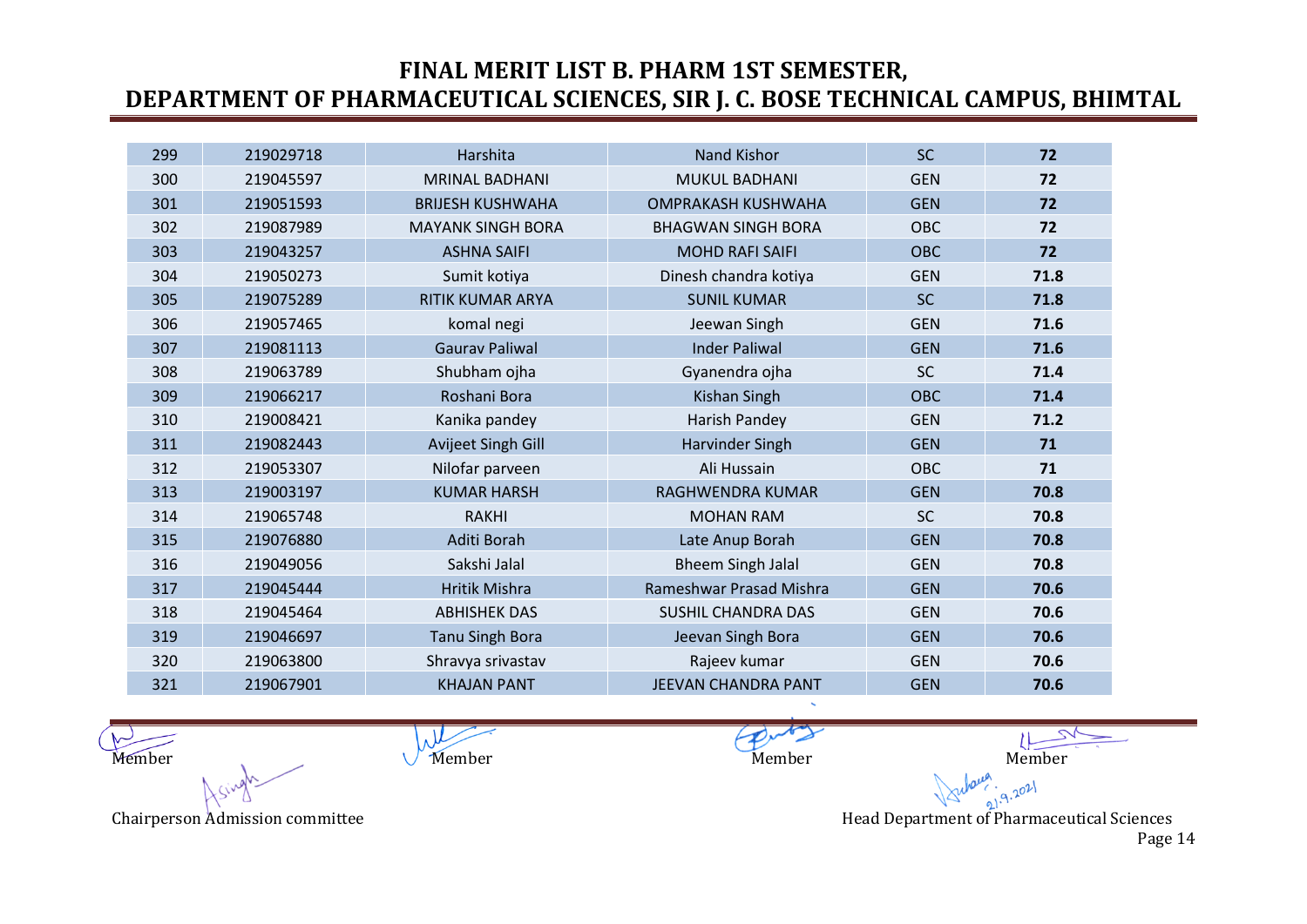| dinesh kumar<br>Disha Okhera<br><b>GEN</b><br>323<br>219076810<br><b>GEN-EWS</b><br>324<br>219050624<br><b>BHUMIKA PANDEY</b><br>PREM CHANDRA PANDEY<br>(TFW)<br>325<br>219029422<br>HARENDRA NATH GOSWAMI<br><b>BHIM NATH GOSWAMI</b><br><b>OBC</b><br>Aastha Shah<br>Vinod Lal Shah<br>326<br>219003142<br><b>GEN</b><br>327<br>219043929<br><b>LAIBA HUSSAIN</b><br>SAIYYAD ASHRAF HUSSAIN<br><b>GEN</b><br>328<br>219051275<br>Himanshi Baghri<br>Kishan Singh<br><b>GEN</b><br>329<br>Santosh Kumar<br><b>OBC</b><br>219081607<br>Satyam Gupta<br><b>ARUN SINGH</b><br><b>GEN</b><br>330<br>219040622<br><b>SHIV KUMAR SINGH</b><br>331<br>219042289<br><b>DIVYA KULOURA</b><br><b>NANDAN SINGH KULOURA</b><br><b>GEN</b><br>332<br>Krishna Mishra<br>Alok kumar Mishra<br>219053797<br><b>GEN-EWS</b><br>333<br>219002463<br><b>RASHAD KHAN</b><br><b>MUEENUDDEEN</b><br><b>GEN</b><br>334<br>219007492<br><b>ARUN SINGH</b><br><b>NEM SINGH</b><br>OBC<br>335<br>219054410<br><b>GEN</b><br><b>SUPRIYA BHUNIA</b><br><b>LATE NIMAI BHUNIA</b><br>336<br>219007422<br>Rajesh Kumar<br><b>GEN</b><br>Yamini<br>Navin Chandra Pathak<br>337<br>Divya Pathak<br><b>GEN</b><br>219049314<br>338<br><b>ISHANT BALI</b><br><b>SC</b><br>219051407<br><b>BALI RAM KULYAL</b><br>339<br>219076068<br><b>VIVEK TARAGI</b><br>PRITHAVIRAJ SINGH TARAGI<br><b>GEN</b><br><b>OBC</b><br>340<br>219053464<br>Nancy Dhami<br>Bir Singh Dhami<br>Akansha Ginwal<br><b>Inder Sing Ginwal</b><br>341<br>219072710<br><b>GEN-EWS</b><br>Santosh Lal Shah<br>342<br>219044269<br>Rohan Shah<br><b>GEN</b> | 70.6  |
|----------------------------------------------------------------------------------------------------------------------------------------------------------------------------------------------------------------------------------------------------------------------------------------------------------------------------------------------------------------------------------------------------------------------------------------------------------------------------------------------------------------------------------------------------------------------------------------------------------------------------------------------------------------------------------------------------------------------------------------------------------------------------------------------------------------------------------------------------------------------------------------------------------------------------------------------------------------------------------------------------------------------------------------------------------------------------------------------------------------------------------------------------------------------------------------------------------------------------------------------------------------------------------------------------------------------------------------------------------------------------------------------------------------------------------------------------------------------------------------------------------------------------------------------------------------------------------------------|-------|
|                                                                                                                                                                                                                                                                                                                                                                                                                                                                                                                                                                                                                                                                                                                                                                                                                                                                                                                                                                                                                                                                                                                                                                                                                                                                                                                                                                                                                                                                                                                                                                                              | 70.6  |
|                                                                                                                                                                                                                                                                                                                                                                                                                                                                                                                                                                                                                                                                                                                                                                                                                                                                                                                                                                                                                                                                                                                                                                                                                                                                                                                                                                                                                                                                                                                                                                                              |       |
|                                                                                                                                                                                                                                                                                                                                                                                                                                                                                                                                                                                                                                                                                                                                                                                                                                                                                                                                                                                                                                                                                                                                                                                                                                                                                                                                                                                                                                                                                                                                                                                              | 70.4  |
|                                                                                                                                                                                                                                                                                                                                                                                                                                                                                                                                                                                                                                                                                                                                                                                                                                                                                                                                                                                                                                                                                                                                                                                                                                                                                                                                                                                                                                                                                                                                                                                              | 70.4  |
|                                                                                                                                                                                                                                                                                                                                                                                                                                                                                                                                                                                                                                                                                                                                                                                                                                                                                                                                                                                                                                                                                                                                                                                                                                                                                                                                                                                                                                                                                                                                                                                              | 70.2  |
|                                                                                                                                                                                                                                                                                                                                                                                                                                                                                                                                                                                                                                                                                                                                                                                                                                                                                                                                                                                                                                                                                                                                                                                                                                                                                                                                                                                                                                                                                                                                                                                              | 70.2  |
|                                                                                                                                                                                                                                                                                                                                                                                                                                                                                                                                                                                                                                                                                                                                                                                                                                                                                                                                                                                                                                                                                                                                                                                                                                                                                                                                                                                                                                                                                                                                                                                              | 70.2  |
|                                                                                                                                                                                                                                                                                                                                                                                                                                                                                                                                                                                                                                                                                                                                                                                                                                                                                                                                                                                                                                                                                                                                                                                                                                                                                                                                                                                                                                                                                                                                                                                              | 70.2  |
|                                                                                                                                                                                                                                                                                                                                                                                                                                                                                                                                                                                                                                                                                                                                                                                                                                                                                                                                                                                                                                                                                                                                                                                                                                                                                                                                                                                                                                                                                                                                                                                              | 70.2  |
|                                                                                                                                                                                                                                                                                                                                                                                                                                                                                                                                                                                                                                                                                                                                                                                                                                                                                                                                                                                                                                                                                                                                                                                                                                                                                                                                                                                                                                                                                                                                                                                              | 70.2  |
|                                                                                                                                                                                                                                                                                                                                                                                                                                                                                                                                                                                                                                                                                                                                                                                                                                                                                                                                                                                                                                                                                                                                                                                                                                                                                                                                                                                                                                                                                                                                                                                              | 70.17 |
|                                                                                                                                                                                                                                                                                                                                                                                                                                                                                                                                                                                                                                                                                                                                                                                                                                                                                                                                                                                                                                                                                                                                                                                                                                                                                                                                                                                                                                                                                                                                                                                              | 70    |
|                                                                                                                                                                                                                                                                                                                                                                                                                                                                                                                                                                                                                                                                                                                                                                                                                                                                                                                                                                                                                                                                                                                                                                                                                                                                                                                                                                                                                                                                                                                                                                                              | 70    |
|                                                                                                                                                                                                                                                                                                                                                                                                                                                                                                                                                                                                                                                                                                                                                                                                                                                                                                                                                                                                                                                                                                                                                                                                                                                                                                                                                                                                                                                                                                                                                                                              | 70    |
|                                                                                                                                                                                                                                                                                                                                                                                                                                                                                                                                                                                                                                                                                                                                                                                                                                                                                                                                                                                                                                                                                                                                                                                                                                                                                                                                                                                                                                                                                                                                                                                              | 70    |
|                                                                                                                                                                                                                                                                                                                                                                                                                                                                                                                                                                                                                                                                                                                                                                                                                                                                                                                                                                                                                                                                                                                                                                                                                                                                                                                                                                                                                                                                                                                                                                                              | 70    |
|                                                                                                                                                                                                                                                                                                                                                                                                                                                                                                                                                                                                                                                                                                                                                                                                                                                                                                                                                                                                                                                                                                                                                                                                                                                                                                                                                                                                                                                                                                                                                                                              | 70    |
|                                                                                                                                                                                                                                                                                                                                                                                                                                                                                                                                                                                                                                                                                                                                                                                                                                                                                                                                                                                                                                                                                                                                                                                                                                                                                                                                                                                                                                                                                                                                                                                              | 69.8  |
|                                                                                                                                                                                                                                                                                                                                                                                                                                                                                                                                                                                                                                                                                                                                                                                                                                                                                                                                                                                                                                                                                                                                                                                                                                                                                                                                                                                                                                                                                                                                                                                              | 69.8  |
|                                                                                                                                                                                                                                                                                                                                                                                                                                                                                                                                                                                                                                                                                                                                                                                                                                                                                                                                                                                                                                                                                                                                                                                                                                                                                                                                                                                                                                                                                                                                                                                              | 69.6  |
|                                                                                                                                                                                                                                                                                                                                                                                                                                                                                                                                                                                                                                                                                                                                                                                                                                                                                                                                                                                                                                                                                                                                                                                                                                                                                                                                                                                                                                                                                                                                                                                              | 69.6  |
| <b>Mohd Shaniv</b><br>Shabbir<br>343<br>219084081<br><b>OBC</b>                                                                                                                                                                                                                                                                                                                                                                                                                                                                                                                                                                                                                                                                                                                                                                                                                                                                                                                                                                                                                                                                                                                                                                                                                                                                                                                                                                                                                                                                                                                              | 69.6  |
| Sujal Chhetri<br>Swarn Kumar Chhetri<br><b>GEN</b><br>344<br>219002784                                                                                                                                                                                                                                                                                                                                                                                                                                                                                                                                                                                                                                                                                                                                                                                                                                                                                                                                                                                                                                                                                                                                                                                                                                                                                                                                                                                                                                                                                                                       | 69.6  |

Member Member Member Member Member Member Member Member

Chairperson Admission committee **Head Department of Pharmaceutical Sciences** Head Department of Pharmaceutical Sciences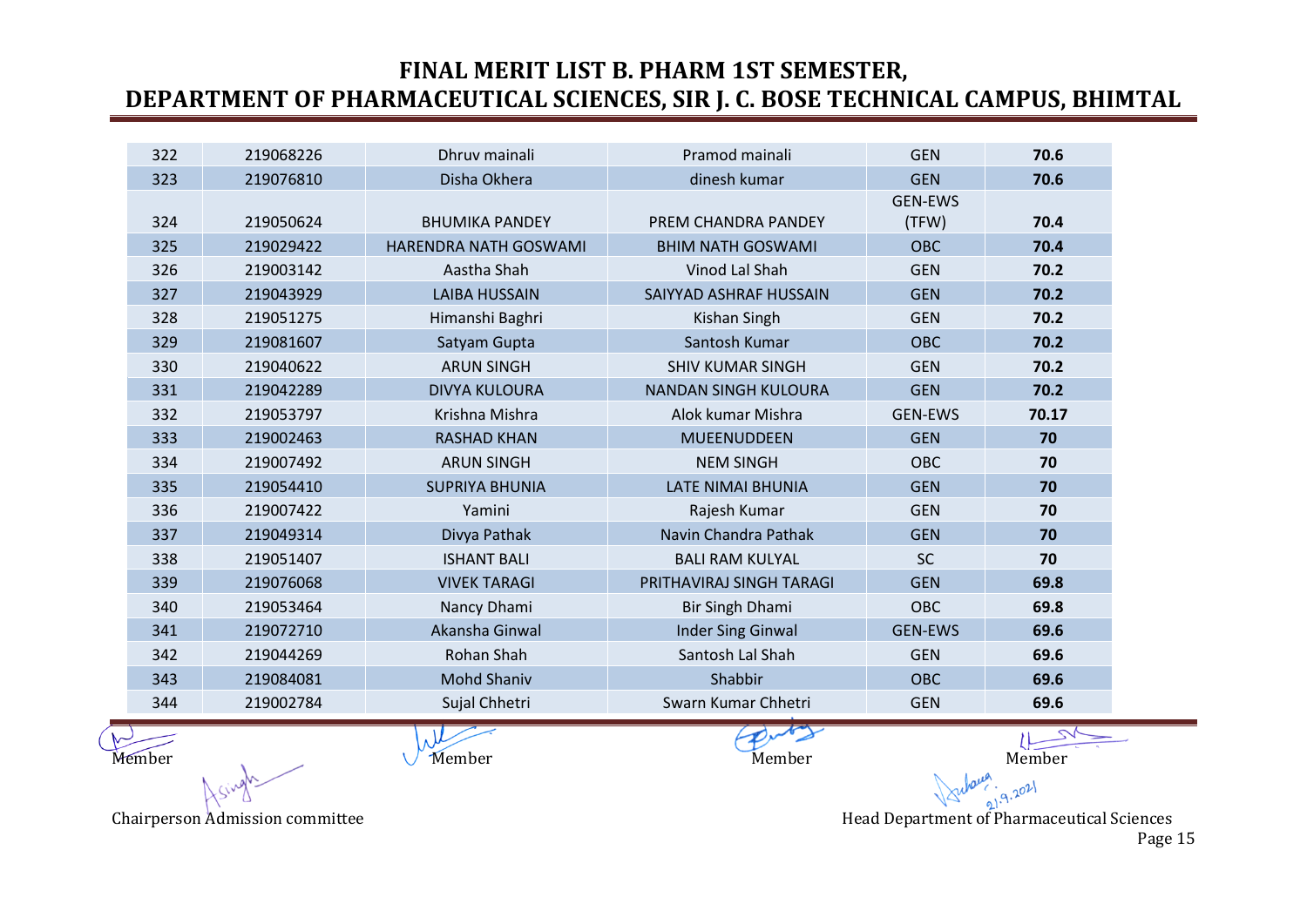| 345 | 219084017 | Shipra Bhatt                | <b>Narain Datt Bhatt</b>    | <b>GEN</b>     | 69.4 |
|-----|-----------|-----------------------------|-----------------------------|----------------|------|
| 346 | 219059642 | Priya bora                  | Kundan singh bora           | <b>GEN</b>     | 69.4 |
| 347 | 219066798 | Pooja kumari                | Rajesh Rana                 | <b>GEN</b>     | 69.4 |
| 348 | 219067097 | <b>MAHAK VERMA</b>          | <b>HEERA LAL VERMA</b>      | <b>OBC</b>     | 69.4 |
| 349 | 219031362 | <b>SONU KASHYAP</b>         | <b>RATAN LAL KASHYAP</b>    | <b>OBC</b>     | 69.4 |
| 350 | 219053271 | Anushka Singh               | Ranjeet Singh               | <b>GEN-EWS</b> | 69.2 |
| 351 | 219054671 | <b>ROHIT ARYA</b>           | <b>KUNDAN LAL</b>           | <b>SC</b>      | 69.2 |
| 352 | 219066516 | <b>FEMINA ANSARI</b>        | PARVEJ ALAM                 | <b>OBC</b>     | 69.2 |
| 353 | 219069984 | Yashoda Rawat               | Dinesh Chandra Singh        | <b>GEN-EWS</b> | 69   |
| 354 | 219047230 | <b>DEEPAK PANDAY</b>        | <b>SANJAY PANDAY</b>        | <b>GEN</b>     | 69   |
| 355 | 219055994 | Anubhav Kanyal              | <b>Bablu Kanwal</b>         | <b>SC</b>      | 69   |
| 356 | 219066125 | Mayank Bhatt                | Hem Chandra Bhatt           | <b>GEN</b>     | 69   |
| 357 | 219073217 | <b>SYED AYSHA HUSSAIN</b>   | <b>SYED NASIR HUSSAIN</b>   | <b>GEN</b>     | 69   |
| 358 | 219065463 | <b>MANISH MOHAN BAMRARA</b> | <b>SUMENDRA BAMRARA</b>     | <b>GEN</b>     | 68.8 |
| 359 | 219037438 | <b>NISHA BHATT</b>          | <b>KISHAN CHANDRA BHATT</b> | <b>GEN</b>     | 68.8 |
| 360 | 219044556 | Riya yadav                  | Dinesh yadav                | <b>OBC</b>     | 68.6 |
| 361 | 219066467 | <b>SUJATA</b>               | <b>SURESH LAL</b>           | <b>SC</b>      | 68.6 |
| 362 | 219076541 | <b>ARCHANA</b>              | <b>RAJESH KUMAR</b>         | <b>ST</b>      | 68.6 |
| 363 | 219082057 | <b>ARCHANA</b>              | <b>RAJESH KUMAR</b>         | <b>SC</b>      | 68.6 |
| 364 | 219042421 | Ashish Arya                 | Ashok kumar                 | <b>SC</b>      | 68.6 |
| 365 | 219004333 | Aman Gusain                 | <b>Bharat Singh Gusain</b>  | <b>OBC</b>     | 68.4 |
| 366 | 219052533 | <b>APRAJITA JOSHI</b>       | <b>ISHWARI DUTT JOSHI</b>   | <b>GEN</b>     | 68.4 |
| 367 | 219075159 | Yamini Rawat                | Manoj Singh Rawat           | <b>GEN</b>     | 68.3 |

 $\lambda$ Member Member Member Member Member Member Member Member

Chairperson Admission committee **Head Department of Pharmaceutical Sciences** Head Department of Pharmaceutical Sciences Page 16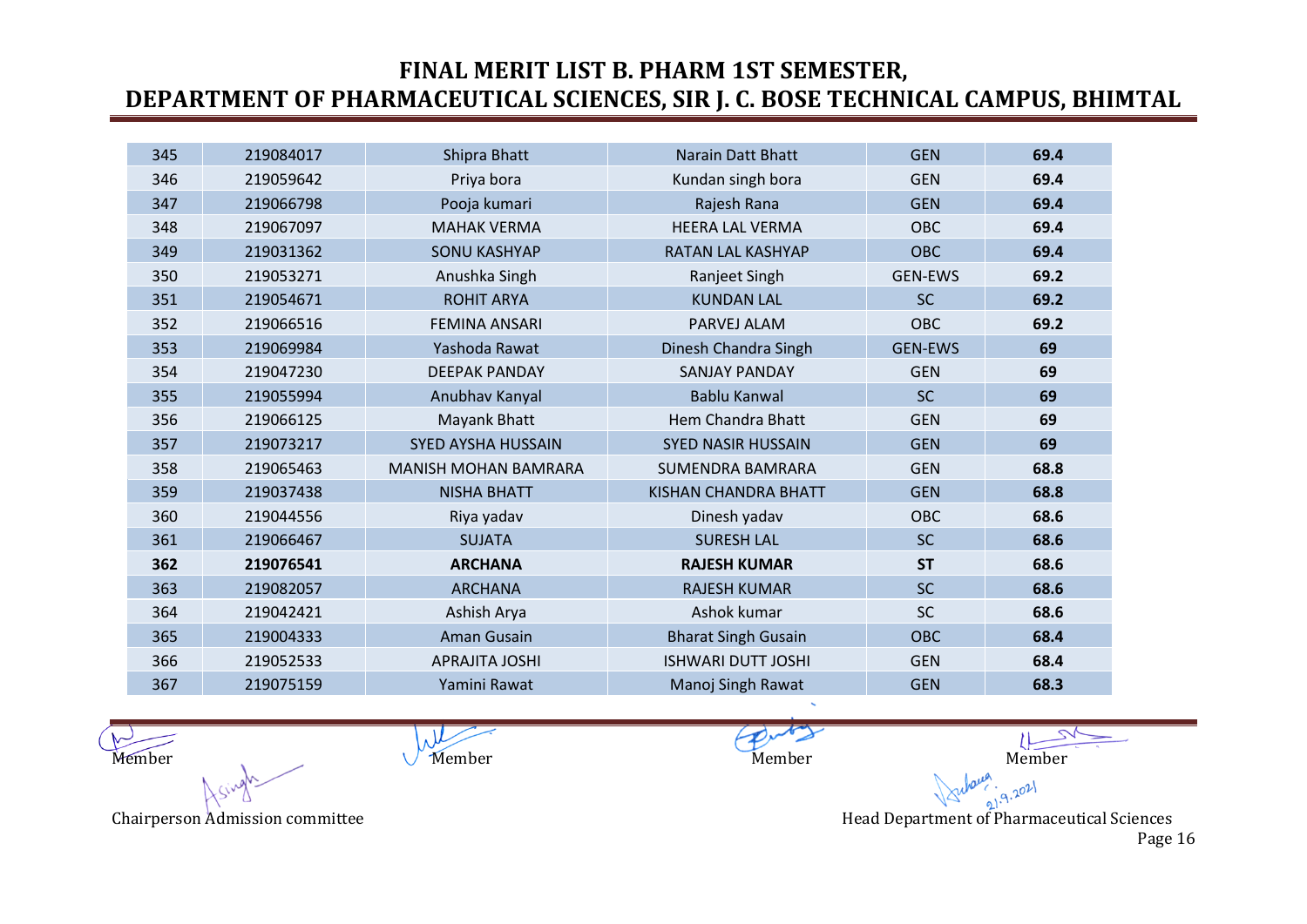| 368 | 219075317 | Yamini Rawat                     | Manoj Singh Rawat             | <b>GEN</b>     | 68.3 |
|-----|-----------|----------------------------------|-------------------------------|----------------|------|
| 369 | 219035580 | <b>SUMEDHA SAGAR</b>             | <b>DAYA SAGAR</b>             | <b>SC</b>      | 68.2 |
| 370 | 219010973 | Khushboo parveen                 | Mohd mobeen                   | <b>OBC</b>     | 68   |
| 371 | 219073882 | Riya                             | <b>Prashant Sharma</b>        | <b>GEN</b>     | 68   |
| 372 | 219088119 | Mukesh Kumar                     | <b>Bhagwan Das</b>            | <b>OBC</b>     | 68   |
| 373 | 219031662 | SHEETAL DHYANI                   | <b>BRAJENDRA KUMAR DHYANI</b> | <b>GEN</b>     | 68   |
| 374 | 219050274 | <b>ANKIT KUMAR</b>               | <b>ANIL KUMAR ROY</b>         | <b>OBC</b>     | 67.8 |
| 375 | 219051805 | <b>SAKSHAM KUMAR</b>             | <b>SURENDRA MISHRA</b>        | <b>GEN</b>     | 67.8 |
| 376 | 219012984 | <b>LAKSHMAN SINGH RAWAT</b>      | <b>SHER SINGH RAWAT</b>       | <b>GEN</b>     | 67.6 |
| 377 | 219049749 | YAMINI SANGURI                   | KAILASH CHANDRA SANGURI       | <b>GEN</b>     | 67.6 |
| 378 | 219073148 | Mohammad Junaid Akhtar<br>Ansari | <b>Shahzad Ahmad Ansari</b>   | <b>GEN</b>     | 67.6 |
| 379 | 219068468 | Priyanshi Bhardwaj               | Shubh Darshan                 | <b>GEN</b>     | 67.5 |
| 380 | 219022662 | PIYUSH CHAUHAN                   | <b>JITENDRA KUMAR</b>         | <b>GEN</b>     | 67.4 |
| 381 | 219064696 | Kavita                           | Narendra singh                | <b>GEN</b>     | 67.4 |
| 382 | 219057273 | Tanish sharma                    | Rajiv Sharma                  | <b>GEN</b>     | 67.4 |
| 383 | 219074287 | Garima Upreti                    | Jagdish Chandra Upreti        | <b>GEN</b>     | 67.4 |
| 384 | 219086437 | <b>TANISHKA SAH</b>              | <b>JEEWAN LAL SAH</b>         | <b>GEN</b>     | 67.2 |
| 385 | 219085754 | Aarti Arya                       | <b>Govind Prasad</b>          | <b>SC</b>      | 67.2 |
| 386 | 219008347 | <b>Rahul Mishra</b>              | Dayal Chandra Mishra          | <b>GEN</b>     | 67   |
| 387 | 219083735 | <b>PARITOSH DUBEY</b>            | <b>SHIVDUTT DUBEY</b>         | <b>GEN-EWS</b> | 67   |
| 388 | 219054144 | Mamta Bhatt                      | Chandra Prakash Bhatt         | <b>GEN</b>     | 67   |
| 389 | 219038247 | <b>HIMANSHU JOSHI</b>            | PREM BALLABH JOSHI            | <b>GEN</b>     | 66.8 |
| 390 | 219083787 | <b>NEHA KUMARI</b>               | <b>JAY PRAKASH PATEL</b>      | <b>OBC</b>     | 66.8 |

Member Member Member Member Member Member Member Member

 $9.2021$ 

Chairperson Admission committee **Head Department of Pharmaceutical Sciences** Head Department of Pharmaceutical Sciences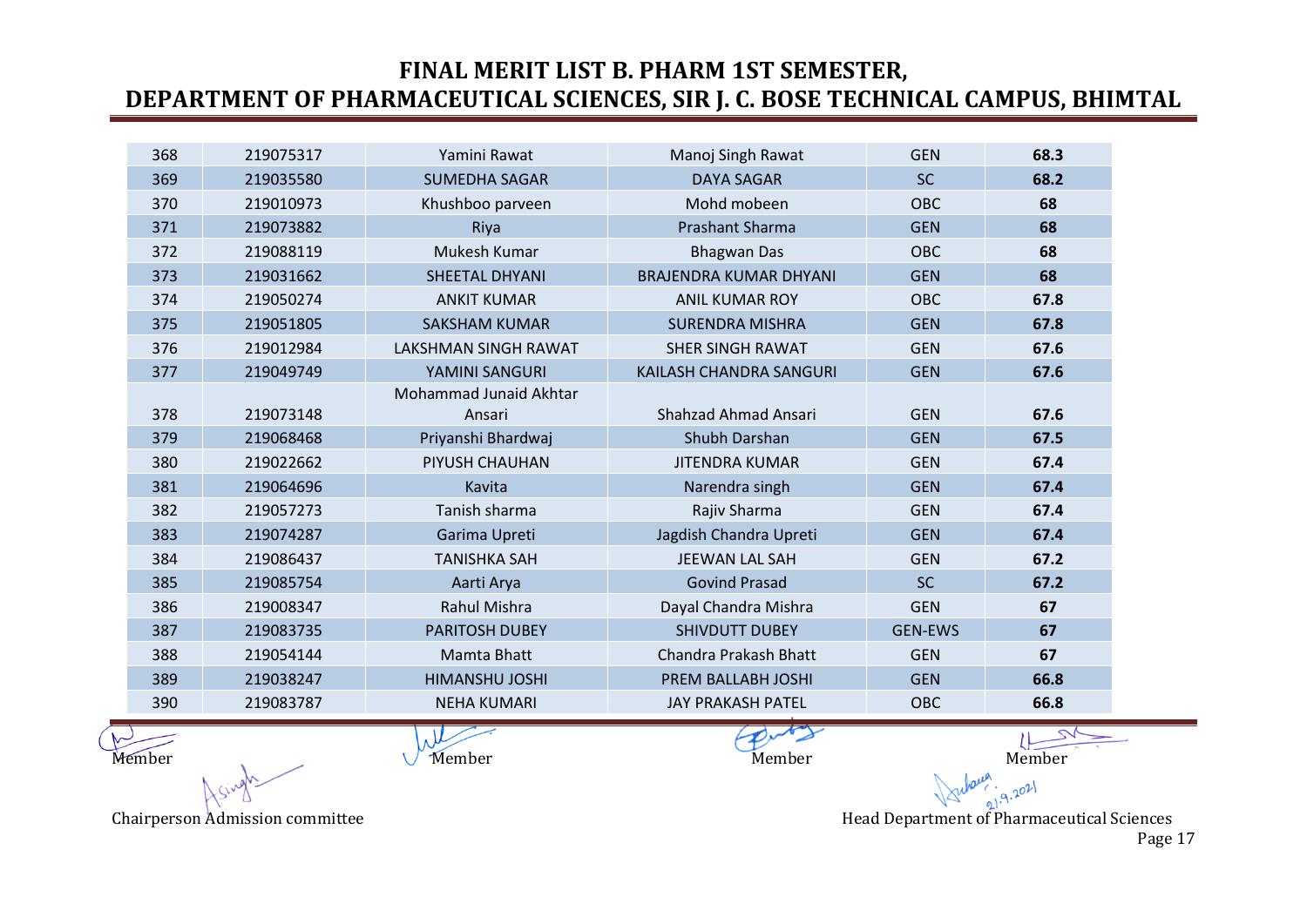| 391 | 219064169 | Meenakshi Bora             | Joga Singh                | <b>GEN</b>     | 66.67 |
|-----|-----------|----------------------------|---------------------------|----------------|-------|
| 392 | 219055388 | Zuned khan                 | Nasir khan                | <b>GEN</b>     | 66.4  |
| 393 | 219015373 | Arbaz                      | Liyakat Ali               | <b>GEN</b>     | 66.4  |
| 394 | 219055082 | <b>HANS RAJ SINGH</b>      | Harish Singh Bora         | <b>GEN</b>     | 66.4  |
| 395 | 219036934 | Neha Kandpal               | Ramesh Kandpal            | <b>GEN</b>     | 66.2  |
| 396 | 219070674 | <b>DEVANSH DEOPA</b>       | M S DEOPA                 | <b>GEN</b>     | 66.2  |
| 397 | 219068508 | Anurag Teotia              | <b>Ompal Singh</b>        | <b>GEN</b>     | 66.2  |
| 398 | 219045158 | Mamta Joshi                | Lt Mohan Chandra Joshi    | <b>GEN</b>     | 66    |
| 399 | 219072465 | <b>RIYA BHATT</b>          | <b>DURGA DATT BHATT</b>   | <b>OBC</b>     | 66    |
| 400 | 219025649 | DEEPSHIKHA                 | <b>RAJEEV KUMAR</b>       | <b>GEN-EWS</b> | 66    |
| 401 | 219029893 | <b>NISHANT RANA</b>        | <b>HARENDRA SINGH</b>     | <b>ST</b>      | 66    |
| 402 | 219044413 | Sangeeta Bisht             | Mohan Singh Bisht         | <b>GEN</b>     | 66    |
| 403 | 219067629 | <b>INSHAL HUSSAIN KHAN</b> | <b>AZHAR HUSSAIN KHAN</b> | <b>GEN</b>     | 66    |
| 404 | 219065982 | Hemant singh manral        | Mr Kundan Singh manral    | <b>GEN</b>     | 65.8  |
| 405 | 219051266 | Mohd mahir                 | Mohd zakir                | <b>OBC</b>     | 65.8  |
| 406 | 219057998 | <b>DEEPAK GOSWAMI</b>      | <b>SHOBAN GIRI</b>        | OBC            | 65.8  |
| 407 | 219079331 | <b>AMAN</b>                | <b>AJAYVEER</b>           | <b>OBC</b>     | 65.6  |
| 408 | 219054263 | Abhiyash Saxena            | Ashok kumar saxena        | <b>GEN</b>     | 65.6  |
| 409 | 219067438 | Anmol Saxena               | Parvindra kumar saxena    | <b>GEN</b>     | 65.6  |
| 410 | 219035069 | <b>MANEHA SINGH</b>        | <b>DILEEP SINGH</b>       | <b>GEN</b>     | 65.4  |
| 411 | 219066160 | <b>GAUTAM BHATT</b>        | <b>RAJENDRA BHATT</b>     | <b>GEN</b>     | 65.4  |
| 412 | 219049632 | <b>ARSHAD ALI</b>          | <b>ABBAS ALI</b>          | OBC            | 65.2  |
| 413 | 219054328 | <b>JAYDEV BADHAI</b>       | <b>JAGDISH BADHAI</b>     | <b>GEN</b>     | 65.2  |

 $\mu$ Member Member Member Member Member Member Member Member

Chairperson Admission committee **Head Department of Pharmaceutical Sciences** Head Department of Pharmaceutical Sciences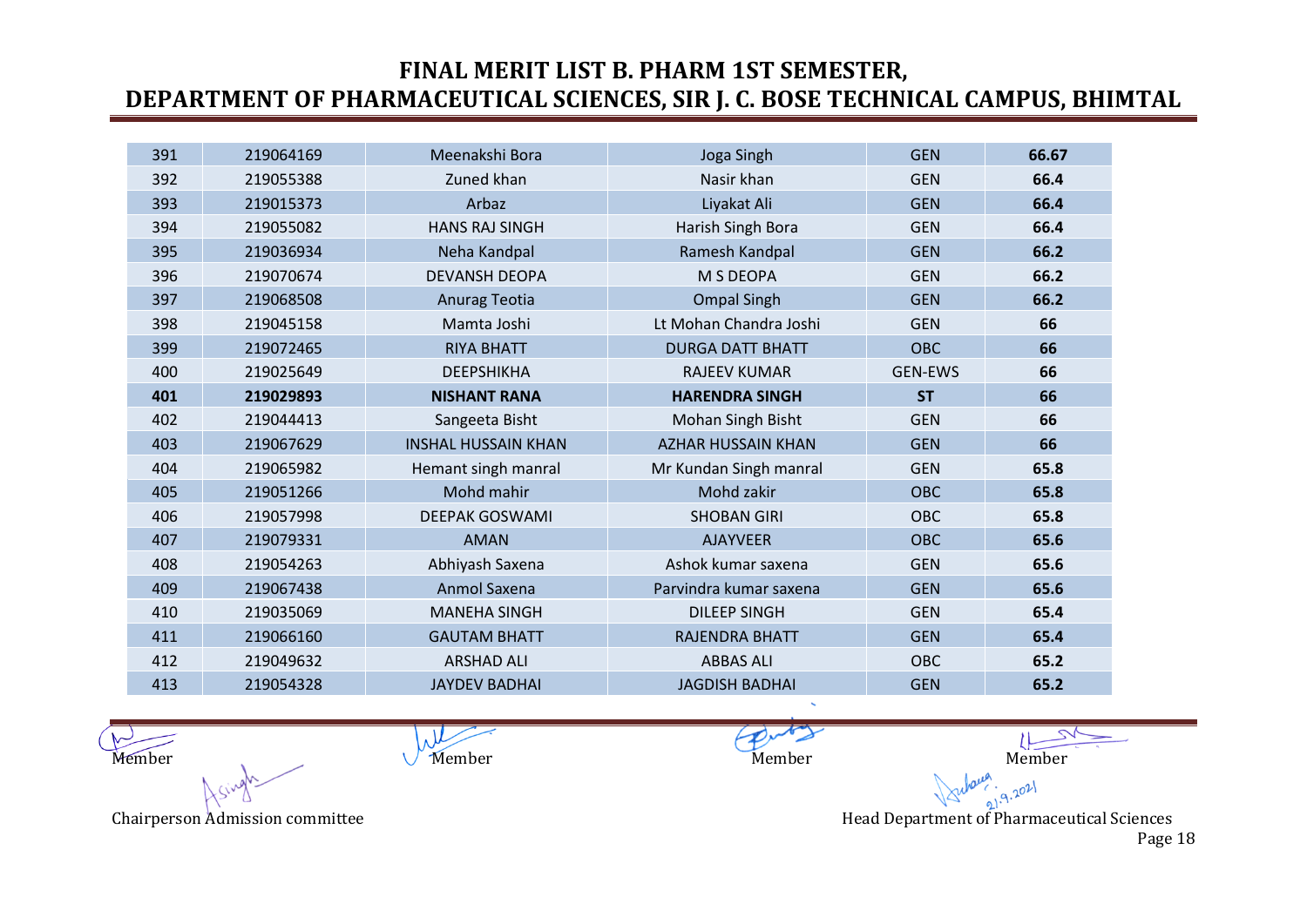| 414 | 219039167 | <b>DAKSH CHAUHAN</b>         | NITENDRA CHAUHAN             | <b>GEN</b>     | 65    |
|-----|-----------|------------------------------|------------------------------|----------------|-------|
| 415 | 219081853 | Sakshi Bankoti               | Mahesh Bankoti               | <b>GEN</b>     | 65    |
| 416 | 219075683 | <b>PRASANT RUWALI</b>        | PURAN CHANDARRUWALI          | <b>GEN</b>     | 65    |
| 417 | 219081190 | Adil                         | Taj Muhammad                 | <b>OBC</b>     | 65    |
| 418 | 219086602 | <b>SUNIL KUMAR</b>           | PURAN CHANDRA ARYA           | <b>SC</b>      | 65    |
| 419 | 219040369 | Roshan kumar singh           | Santosh singh                | <b>GEN</b>     | 64.8  |
| 420 | 219052062 | Rishi Kumar                  | Rajesh kumar                 | <b>GEN</b>     | 64.8  |
| 421 | 219076818 | priyanka okhera              | dinesh kumar                 | <b>GEN</b>     | 64.8  |
| 422 | 219066134 | <b>SURAJ KUMAR</b>           | <b>KISHAN PAL</b>            | <b>SC</b>      | 64.6  |
| 423 | 219070280 | <b>SANDEEP PANDEY</b>        | <b>MAHENDRA KUMAR PANDEY</b> | <b>GEN</b>     | 64.4  |
| 424 | 219064777 | <b>HIMANSHU PRATAP SINGH</b> | <b>SARYA NARAYAN RAO</b>     | <b>SC</b>      | 64.4  |
| 425 | 219006294 | <b>Gautam Singh Manral</b>   | <b>Mangal Singh Manral</b>   | <b>GEN-EWS</b> | 64.2  |
| 426 | 219000013 | Amit Karakoti                | Chandra Shekhar Karakoti     | <b>GEN</b>     | 64.2  |
| 427 | 219059625 | <b>MANISH</b>                | <b>MAHENDER CHOURASIYA</b>   | <b>GEN</b>     | 64    |
| 428 | 219015010 | AASHISH KUMAR                | RAMESH PRASAD GUPTA          | <b>OBC</b>     | 63.83 |
| 429 | 219000491 | Kamal                        | Omwati Devi                  | <b>SC</b>      | 63.8  |
| 430 | 219046204 | Monika                       | Ranjeet Singh Gusain         | <b>GEN</b>     | 63.6  |
| 431 | 219000754 | Fardeen khan                 | Haseen Khan                  | <b>GEN</b>     | 63.6  |
| 432 | 219077582 | Om Shankar                   | Amba Dutt Khakriyal          | <b>GEN</b>     | 63.6  |
| 433 | 219020480 | Sakshi Arya                  | <b>Mahendar Pal</b>          | <b>SC</b>      | 63.4  |
| 434 | 219002235 | <b>ROHAN BATHLA</b>          | <b>ARVIND BATHLA</b>         | <b>GEN</b>     | 63.4  |
| 435 | 219059276 | Sumit yadav                  | Ramavtar yadav               | <b>OBC</b>     | 63.4  |
| 436 | 219064416 | <b>KHUSHI PAWAR</b>          | <b>S KUMAR</b>               | <b>SC</b>      | 63.4  |

 $\lambda$ Member Member Member Member Member Member Member Member

 $9.2021$ Chairperson Admission committee **Head Department of Pharmaceutical Sciences** Head Department of Pharmaceutical Sciences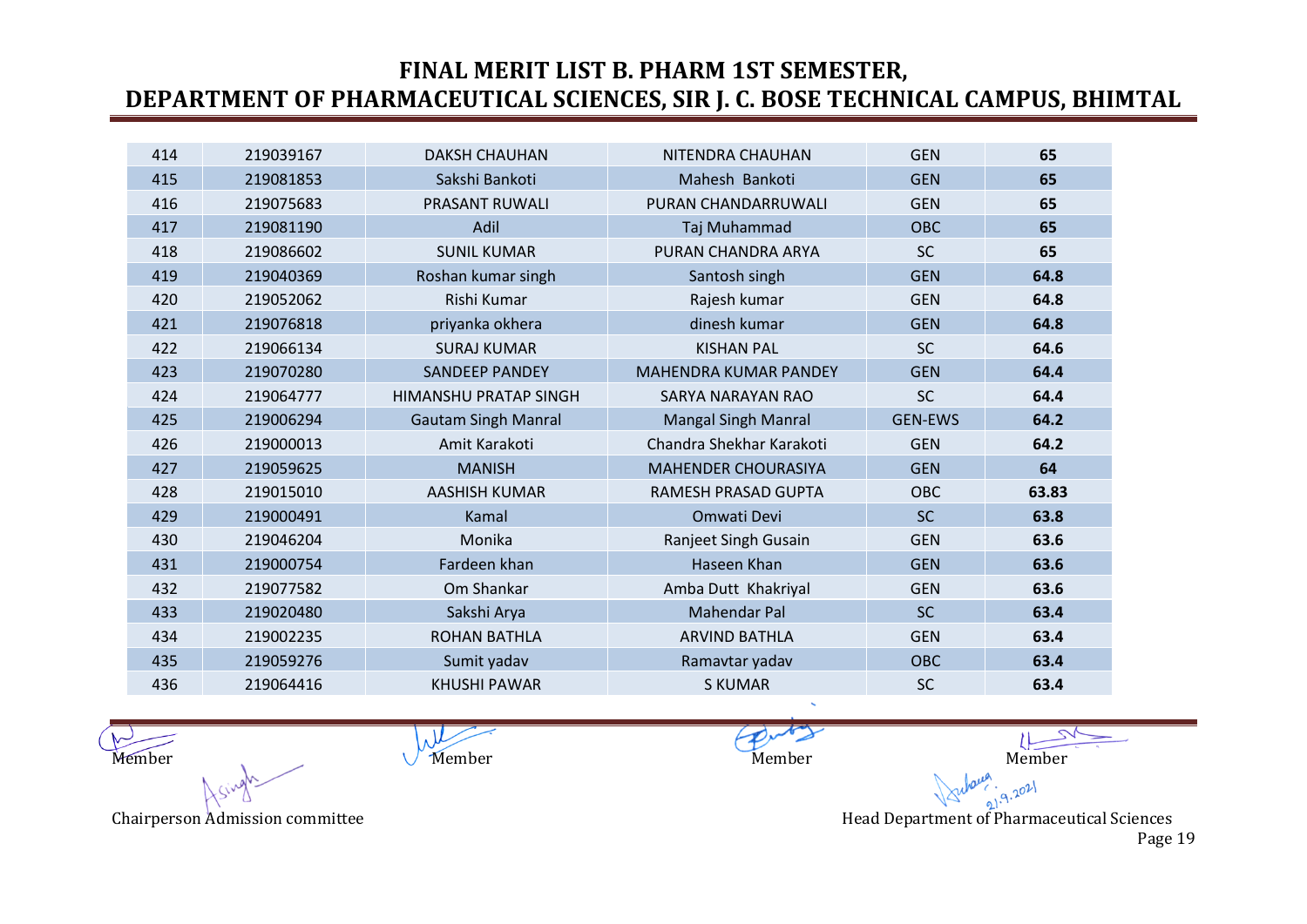| 437 | 219033226 | Avinash                    | ram prakash                 | <b>GEN-EWS</b> | 63.2  |
|-----|-----------|----------------------------|-----------------------------|----------------|-------|
| 438 | 219058166 | Divyansh Negi              | Raghuwar Singh              | <b>GEN</b>     | 63.2  |
| 439 | 219084193 | <b>AMIT KUMAR</b>          | <b>DAYA RAM</b>             | <b>SC</b>      | 63    |
| 440 | 219005786 | <b>NUPOOR ROY</b>          | <b>MANISH ROY</b>           | <b>GEN</b>     | 63    |
| 441 | 219064158 | <b>NEERAJ SINGH</b>        | <b>RAMESHWAR SINGH</b>      | <b>ST</b>      | 63    |
| 442 | 219009763 | <b>SHUBHAM JOSHI</b>       | <b>HARISH CHANDRA JOSHI</b> | <b>GEN</b>     | 62.8  |
| 443 | 219086761 | <b>ANANT SINGH AHLAWAT</b> | <b>SANJEEV AHLAWAT</b>      | <b>GEN</b>     | 62.8  |
| 444 | 219003329 | Neha Uniyal                | Mahesh Chandra Uniyal       | <b>GEN</b>     | 62.8  |
| 445 | 219048932 | Kanchan kanwal             | Harish Singh Kanwal         | <b>GEN</b>     | 62.6  |
| 446 | 219056201 | <b>DIVYA</b>               | <b>DEVI PRASAD PUROHIT</b>  | <b>GEN</b>     | 62.2  |
| 447 | 219067361 | Divya                      | Devi Prasad Purohit         | <b>GEN-EWS</b> | 62.2  |
| 448 | 219040176 | Govind Ram                 | Prahlad Ram                 | <b>SC</b>      | 62    |
| 449 | 219082371 | PRIYADARSHI PIYUSH         | <b>BINAY PRASAD SINGH</b>   | <b>GEN-EWS</b> | 62    |
| 450 | 219079563 | <b>ALOK YADAV</b>          | <b>INDRAJEET YADAV</b>      | <b>OBC</b>     | 62    |
| 451 | 219073871 | <b>Bharti</b>              | <b>Sher Singh</b>           | <b>OBC</b>     | 61.83 |
| 452 | 219004215 | <b>ARYAN BHATIA</b>        | PAWAN KUMAR BHATIA          | <b>GEN</b>     | 61.8  |
| 453 | 219083914 | <b>KAVITA SHARMA</b>       | <b>ANIL KUMAR SHARMA</b>    | <b>GEN</b>     | 61.8  |
| 454 | 219050210 | <b>SAMEER AHMAD</b>        | <b>GULAM HUSAIN</b>         | <b>OBC</b>     | 61.8  |
| 455 | 219052773 | Ritesh kumar               | Nandan kumar                | <b>SC</b>      | 61.8  |
| 456 | 219079734 | PANKAJ KUMAR               | <b>BACHI RAM</b>            | <b>SC</b>      | 61.8  |
| 457 | 219049302 | Sachin kumar arya          | Suresh ram                  | <b>SC</b>      | 61.6  |
| 458 | 219035043 | <b>KHUSHBOO KUMARI</b>     | <b>AVDHESH KUMAR</b>        | <b>GEN</b>     | 61.2  |
| 459 | 219057335 | <b>Km Aanchal</b>          | Khilawan singh              | <b>SC</b>      | 60.8  |

 $\lambda$ Member Member Member Member Member Member Member Member

Chairperson Admission committee **Head Department of Pharmaceutical Sciences** Head Department of Pharmaceutical Sciences Page 20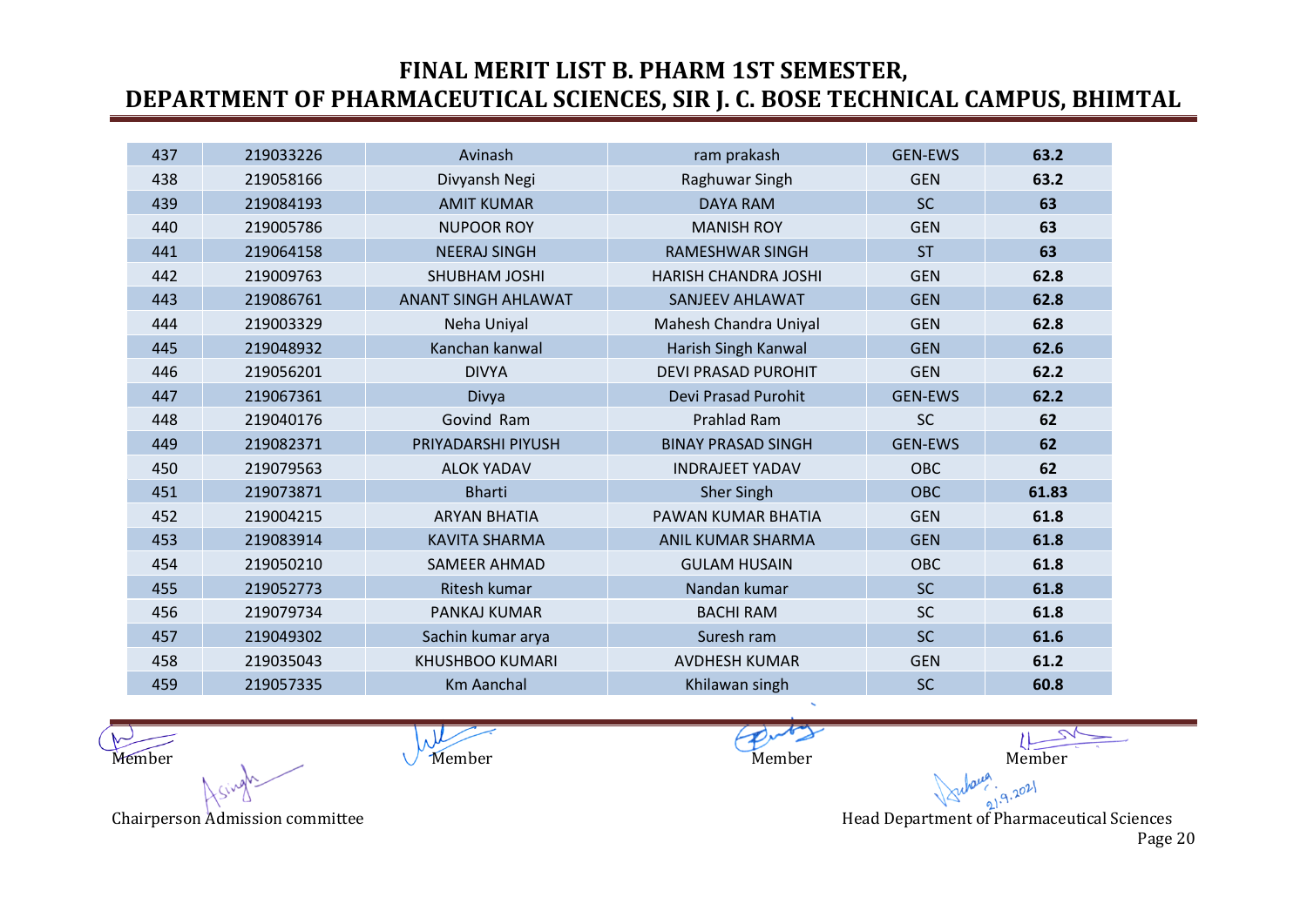| 460 | 219064768 | <b>AMIT KUMAR</b>       | <b>KUNDAN PRAKASH</b>       | <b>SC</b>      | 60.8  |
|-----|-----------|-------------------------|-----------------------------|----------------|-------|
| 461 | 219019094 | <b>AKSHITA BORA</b>     | <b>KESHAR SINGH BORA</b>    | OBC (TFW)      | 60.6  |
| 462 | 219026239 | <b>ARUN KUMAR SAGAR</b> | <b>SURESH KUMAR</b>         | <b>SC</b>      | 60.6  |
| 463 | 219085357 | ARENDRA SINGH GANGWAR   | <b>DUVESH CHANDRA</b>       | <b>OBC</b>     | 60.4  |
| 464 | 219054531 | nasir                   | mohd navi                   | <b>OBC</b>     | 60.4  |
| 465 | 219069347 | Harshita Bhandari       | Rajendra Kumar Bhandari     | <b>GEN-EWS</b> | 60.2  |
| 466 | 219053831 | Yashpreet Cheema        | Lakhvinder Singh            | <b>GEN</b>     | 60    |
| 467 | 219058155 | <b>MOHIT KUMAR</b>      | <b>RAMPAL</b>               | <b>OBC</b>     | 60    |
| 468 | 219084653 | SOFIYA GUNJYAL          | <b>HARISH GUNJYAL</b>       | <b>SC</b>      | 60    |
| 469 | 219064384 | <b>AANAND KUMAR</b>     | <b>LALIT KUMAR</b>          | <b>SC</b>      | 59.6  |
| 470 | 219074895 | <b>NEHA PRASAD</b>      | RAJENDRA PRASAD             | SC (TFW)       | 59.6  |
| 471 | 219049040 | Priyanka Arya           | Jaspal Arya                 | <b>SC</b>      | 59.6  |
| 472 | 219054083 | iliyas ahmad            | wali ahmad                  | <b>OBC</b>     | 59.6  |
| 473 | 219054400 | <b>FATIMA SUMBUL</b>    | <b>SHARAFAT HUSSAIN</b>     | <b>OBC</b>     | 59.6  |
| 474 | 219004274 | Himanshu Tomar          | Ravindra singh              | <b>GEN</b>     | 59.4  |
| 475 | 219075505 | <b>NASIR HUSAIN</b>     | <b>NAVI HASAN</b>           | <b>OBC</b>     | 59.4  |
| 476 | 219079558 | Ankit Yadav             | Ramesh Yadav                | <b>OBC</b>     | 59.4  |
| 477 | 219046594 | <b>ROHIT SINGH</b>      | <b>ARJUN SINGH</b>          | <b>GEN</b>     | 59.2  |
| 478 | 219050732 | Mayank Parihar          | <b>Chatur Singh Parihar</b> | <b>GEN</b>     | 59.17 |
| 479 | 219003335 | <b>Tannu Uniyal</b>     | Mahesh Chandra Uniyal       | <b>GEN</b>     | 58.8  |
| 480 | 219030457 | Saloni Rawat            | Mahesh Pal Singh            | <b>GEN</b>     | 58.8  |
| 481 | 219079735 | Kritika                 | Ashok Chandra Dimri         | <b>GEN-EWS</b> | 58.8  |
| 482 | 219049480 | Manish Singh Negi       | <b>Bhawan Singh Negi</b>    | <b>GEN</b>     | 58.8  |

 $\mu$ Member Member Member Member Member Member Member Member

 $9.2021$ Chairperson Admission committee **Head Department of Pharmaceutical Sciences** Head Department of Pharmaceutical Sciences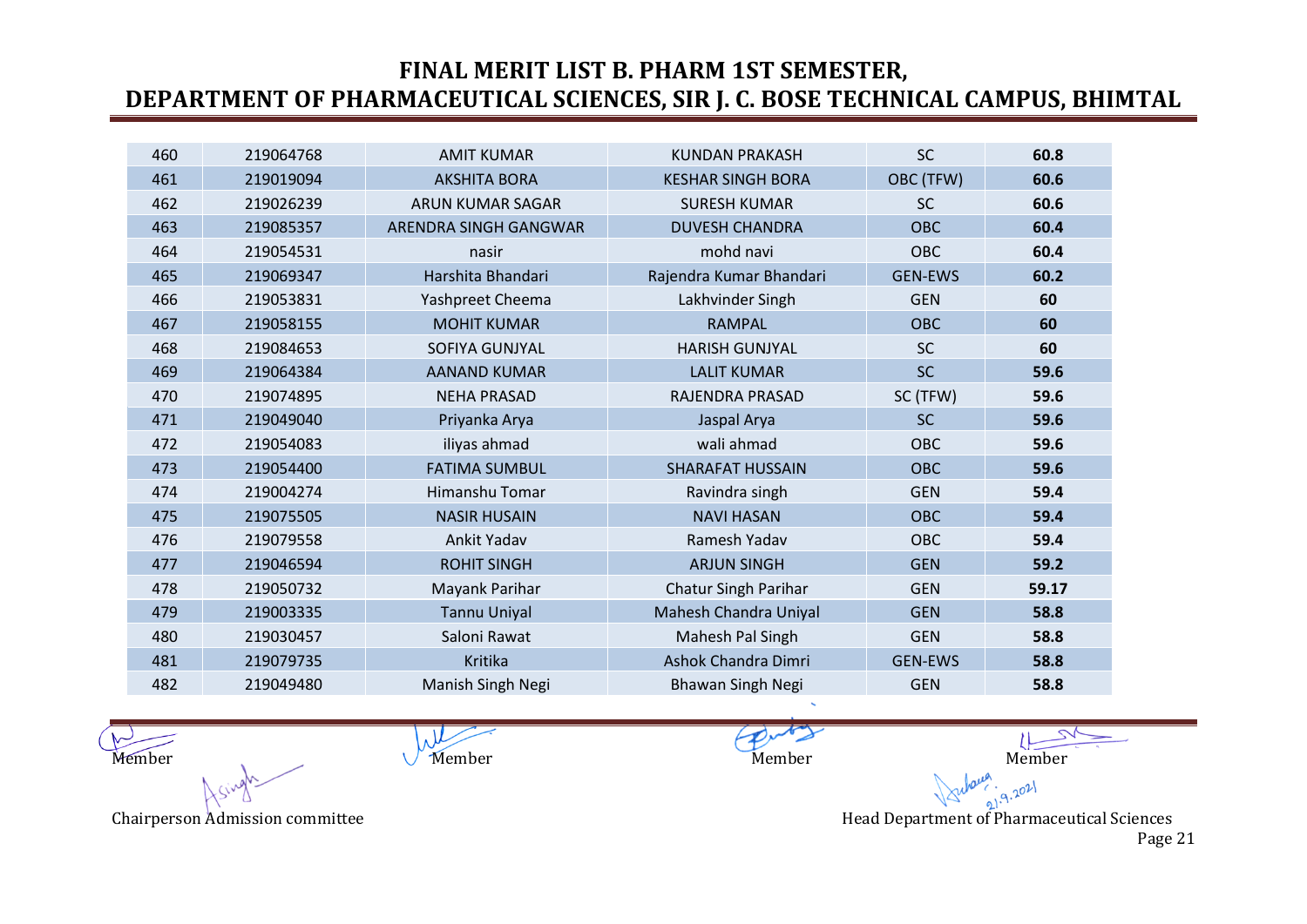| 483 | 219022742 | Harshit Kumar Verma           | Surya Prakash Verma         | <b>OBC</b>     | 58.6  |
|-----|-----------|-------------------------------|-----------------------------|----------------|-------|
| 484 | 219073929 | <b>KM NEHA TULERA</b>         | <b>BALAM SINGH TULERA</b>   | <b>GEN-EWS</b> | 58.4  |
| 485 | 219080851 | <b>AYUSH TOMAR</b>            | <b>ASHOK KUMAR</b>          | <b>GEN</b>     | 58.4  |
| 486 | 219059664 | Amit kumar majhi              | Ajeet majhi                 | <b>GEN-EWS</b> | 58.2  |
| 487 | 219049354 | Dyuti Mathur                  | Vishesh Kumar Mathur        | <b>GEN</b>     | 58    |
| 488 | 219077795 | Aastha Naugai                 | Neeraj Naugai               | <b>GEN</b>     | 58    |
| 489 | 219077934 | <b>SOFIYA KHAN</b>            | <b>ATIK KHAN</b>            | <b>GEN</b>     | 57.8  |
| 490 | 219081164 | ANURAG KUMAR KASHYAP          | RAJKUMAR KASHYAP            | <b>GEN</b>     | 57.6  |
| 491 | 219007884 | <b>NARENDRA SINGH SIJWALI</b> | <b>JEEVAN SINGH SIJWALI</b> | <b>GEN</b>     | 57.4  |
| 492 | 219007929 | NARENDRA SINGH SIJWALI        | JEEVAN SINGH SIJWALI        | <b>GEN</b>     | 57.4  |
| 493 | 219021072 | <b>MADHU</b>                  | <b>HARENDRA PRASAD SHAH</b> | <b>OBC</b>     | 57.4  |
| 494 | 219079263 | <b>VIKRANT RAJ SINGH</b>      | <b>RAJENDRA SINGH</b>       | <b>SC</b>      | 57.4  |
| 495 | 219046173 | <b>NIDHI JOSHI</b>            | <b>BRAJESH JOSHI</b>        | <b>GEN</b>     | 57.2  |
| 496 | 219073796 | Manisha                       | Parkash chandra joshi       | <b>GEN</b>     | 56.4  |
| 497 | 219073991 | Manisha                       | Prakash chandra joshi       | <b>GEN</b>     | 56.4  |
| 498 | 219077836 | Sagar mandal                  | Narayan mandal              | <b>GEN-EWS</b> | 56.4  |
| 499 | 219034922 | <b>NARENDRA SINGH</b>         | <b>DEVIDAS SHRIVASTAVA</b>  | <b>OBC</b>     | 56    |
| 500 | 219055284 | <b>Anand Krishna</b>          | Narendra Bahadur SIngh      | OBC            | 55.8  |
| 501 | 219000552 | <b>DEEPIKA NEGI</b>           | JEEWAN CHANDRA SINGH NEGI   | <b>GEN</b>     | 55.4  |
| 502 | 219086552 | <b>RAM PRASHAD</b>            | <b>G PRASHAD</b>            | <b>GEN</b>     | 54.85 |
| 503 | 219086337 | <b>BHARTI BORA</b>            | <b>SHIV SHANKAR BORA</b>    | <b>GEN</b>     | 54.8  |
| 504 | 219014364 | Mohd Uvas                     | Sharafat Hussain            | <b>OBC</b>     | 54.6  |
| 505 | 219068430 | Priyanshu Chandra Tamta       | Daya Chandra Tamta          | <b>SC</b>      | 54.2  |

 $\lambda$ Member Member Member Member Member Member Member Member

 $9.2021$ Chairperson Admission committee **Head Department of Pharmaceutical Sciences** Head Department of Pharmaceutical Sciences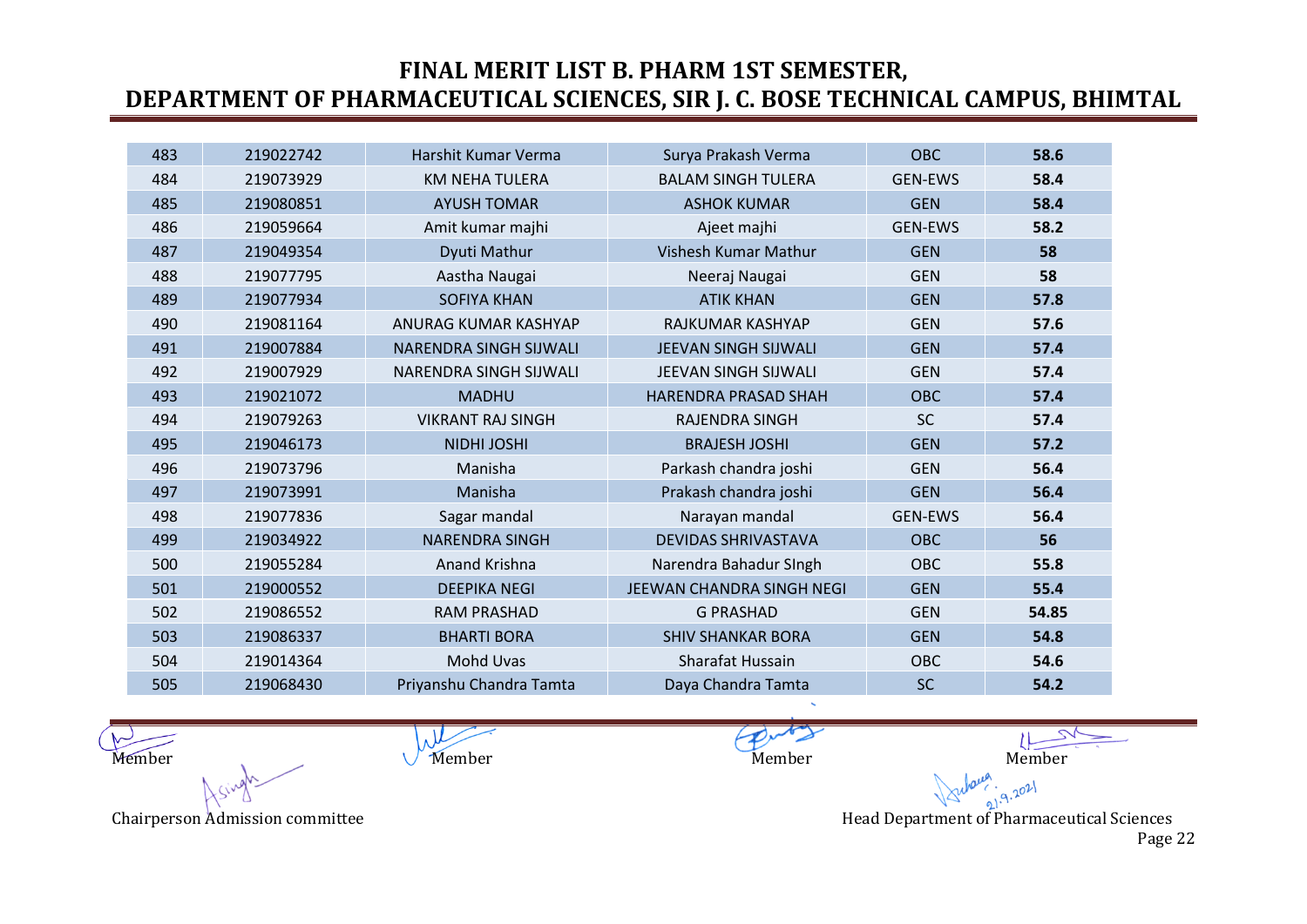| 506 | 219050765 | Saddam Husain         | Yunus Mohammad              | <b>OBC</b>     | 53.6  |
|-----|-----------|-----------------------|-----------------------------|----------------|-------|
| 507 | 219055397 | <b>MOHD ARIF</b>      | <b>ASGAR ALI</b>            | <b>OBC</b>     | 53.6  |
| 508 | 219055697 | PRIYA SARDAR          | <b>KHAGEN SARDAR</b>        | <b>GEN-EWS</b> | 53.4  |
| 509 | 219036602 | Affan chaudhary       | Haroon chaudhary            | <b>GEN</b>     | 53.33 |
| 510 | 219048810 | <b>ANKESH RAJ</b>     | <b>RAJESH PRASAD</b>        | <b>SC</b>      | 53    |
| 511 | 219035410 | Sandhya Tamta         | Naveen Ram Tamta            | <b>SC</b>      | 52.6  |
| 512 | 219056278 | Omika Pant            | Narendra Mohan Pant         | <b>GEN</b>     | 52.6  |
| 513 | 219076443 | Sandhya Beriya        | Mahesh Chandra              | <b>SC</b>      | 51.4  |
| 514 | 219077587 | Mahi Rawat            | Mahendra Singh Rawat        | <b>GEN</b>     | 51.4  |
| 515 | 219034181 | <b>FARHEEN</b>        | <b>SHAKIR HUSAIN</b>        | <b>OBC</b>     | 51.2  |
| 516 | 219005374 | Amit Kushwaha         | Rammanohar Kushwaha         | OBC            | 51    |
| 517 | 219064664 | Neha bankoti          | Syam singh bankoti          | <b>GEN</b>     | 50.8  |
| 518 | 219068204 | YOGENDRA KUMAR        | <b>DANI RAM</b>             | <b>SC</b>      | 50.6  |
| 519 | 219086357 | <b>ANJU KUMAIYA</b>   | <b>NANDAN SINGH KUMAIYA</b> | <b>GEN</b>     | 50.2  |
| 520 | 219070871 | Roshani Musyuni       | Govind Singh Musyuni        | <b>GEN</b>     | 50.2  |
| 521 | 219008187 | <b>KARAN PRAKASH</b>  | <b>NANDAN RAM</b>           | <b>SC</b>      | 49.8  |
| 522 | 219011385 | Bhawana belwal        | Suresh Chandra belwal       | <b>GEN-EWS</b> | 49.4  |
| 523 | 219022410 | Darshan Singh rathour | Nandan Singh rathour        | <b>GEN</b>     | 48.8  |
| 524 | 219067984 | <b>SAURAV MANRAL</b>  | <b>CHANDAN SINGH MANRAL</b> | <b>GEN</b>     | 48.2  |
| 525 | 219011934 | Aditya Bhatt          | Surya Prakash Bhatt         | <b>GEN-EWS</b> | 48    |
| 526 | 219024184 | <b>PRERNA BISHT</b>   | <b>CHANDAN SINGH BISHT</b>  | <b>GEN</b>     | 48    |
| 527 | 219038142 | Anubhav Singh Nigam   | Shriniwas                   | <b>SC</b>      | 47.8  |
| 528 | 219026711 | <b>SURENDRA BISHT</b> | <b>DHYAN SINGH</b>          | <b>GEN</b>     | 47.4  |

 $\lambda$ Member Member Member Member Member Member Member Member

Chairperson Admission committee **Head Department of Pharmaceutical Sciences** Head Department of Pharmaceutical Sciences

 $9.2021$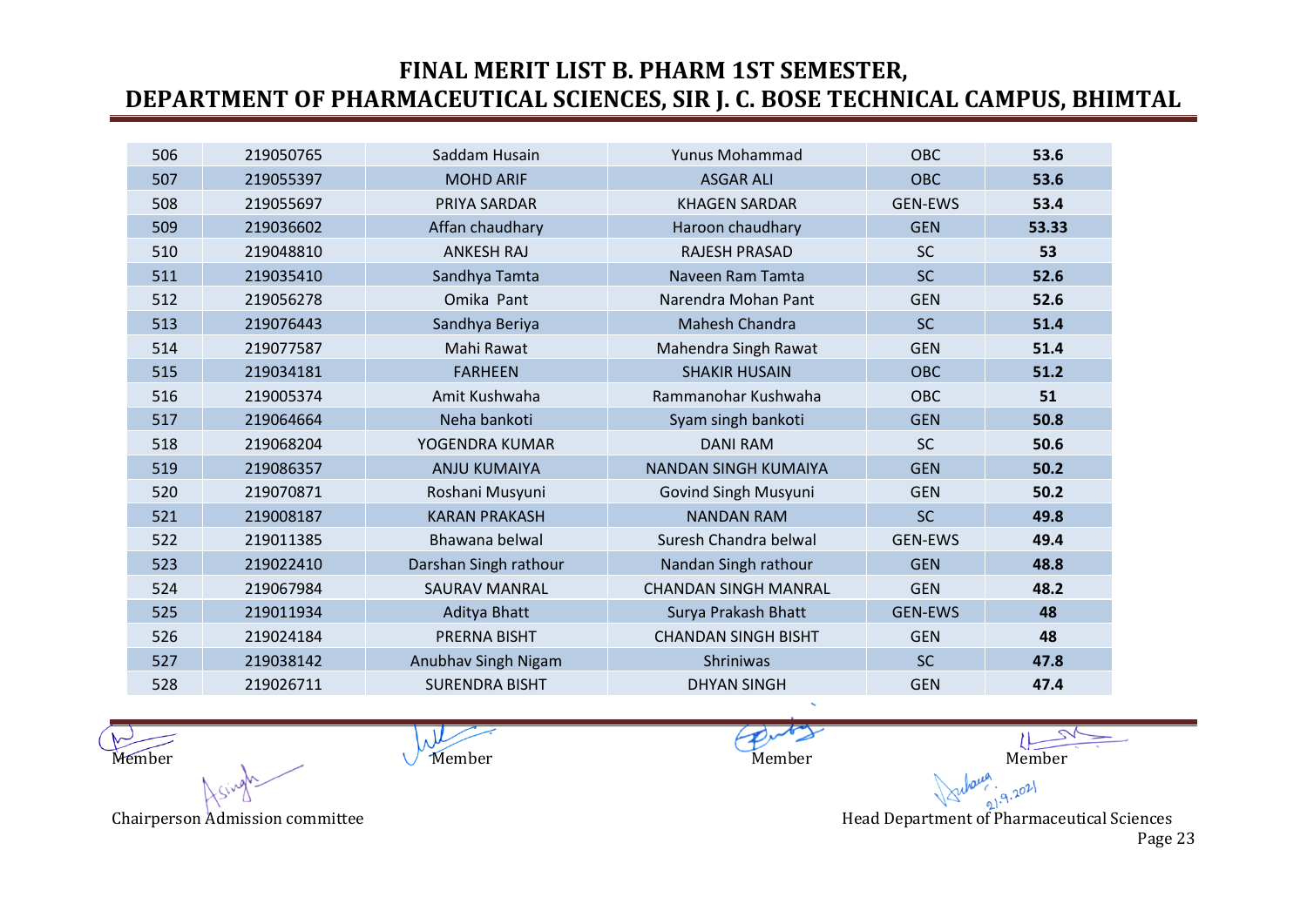| 529 | 219013237 | Harshita Negi                | <b>Bishan Singh</b>         | <b>GEN</b>     | 47.2  |
|-----|-----------|------------------------------|-----------------------------|----------------|-------|
| 530 | 219084115 | Aakil                        | Wahid                       | OBC (TFW)      | 47    |
| 531 | 219041385 | <b>BHARAT KUMAR KANOJIYA</b> | <b>DALIP KUMAR KANOJIYA</b> | <b>SC</b>      | 46.6  |
| 532 | 219083154 | anubhav verma                | mahesh lal verma            | <b>OBC</b>     | 46.2  |
| 533 | 219000326 | <b>TRILOKPURI GOSWAMI</b>    | DIWANPURI GOSWAMI           | <b>OBC</b>     | 46    |
| 534 | 219001654 | Bhanu Pratap Pharswan        | Mohan Singh Pharswan        | <b>GEN</b>     | 46    |
| 535 | 219069905 | <b>Rohit Kumar</b>           | Surendra Singh              | <b>SC</b>      | 46    |
| 536 | 219067773 | Muhd uves                    | Amir azam                   | <b>OBC</b>     | 45.8  |
| 537 | 219058873 | <b>PRADEEP GIRI</b>          | <b>BALVEER GIRI</b>         | <b>OBC</b>     | 45.8  |
| 538 | 219018436 | <b>GARIMA BISHT</b>          | <b>AMAR SINGH BISHT</b>     | <b>GEN</b>     | 45    |
| 539 | 219037495 | Abdul mannan                 | Hifzur rehman               | <b>GEN</b>     | 44.6  |
| 540 | 219040852 | <b>SHAVIA SAIFI</b>          | <b>MOHD RAFI SAIFI</b>      | <b>GEN</b>     | 44.6  |
| 541 | 219029310 | Amit Singh rawat             | Harish singh rawat          | <b>GEN</b>     | 44.2  |
| 542 | 219052262 | <b>NITIN KUMAR</b>           | <b>RAVENDRA SINGH</b>       | <b>OBC</b>     | 44.2  |
| 543 | 219068018 | <b>ABHISHEK ARYA</b>         | PRAKASH CHANDRA             | <b>SC</b>      | 43    |
| 544 | 219004231 | Shobhit Kumar                | Mahendra Kumar              | OBC            | 42.8  |
| 545 | 219058190 | <b>KALPANA</b>               | <b>BALDEV PRASAD</b>        | <b>SC</b>      | 41.6  |
| 546 | 219036621 | <b>NAINA RIKHAKOTI</b>       | <b>KRISHNA CHANDRA</b>      | <b>SC</b>      | 41    |
| 547 | 219005175 | Himanshu Singh               | Sunil Singh                 | <b>OBC</b>     | 40.4  |
| 548 | 219002312 | <b>NEERAJ JOSHI</b>          | <b>KHEEMANAND JOSHI</b>     | <b>GEN</b>     | 40.33 |
| 549 | 219031978 | <b>DEEPAK JOSHI</b>          | PRAKASH CHANDRA JOSHI       | <b>GEN</b>     | 39    |
| 550 | 219087270 | Himanshu Sharma              | Hari Prakash Sharma         | <b>GEN-EWS</b> | 39    |
| 551 | 219034968 | <b>HIMANSHU RANA</b>         | <b>AJAY SINGH RANA</b>      | <b>ST</b>      | 38    |

 $\lambda$ Member Member Member Member Member Member Member Member

Chairperson Admission committee **Head Department of Pharmaceutical Sciences** Head Department of Pharmaceutical Sciences

 $9.2021$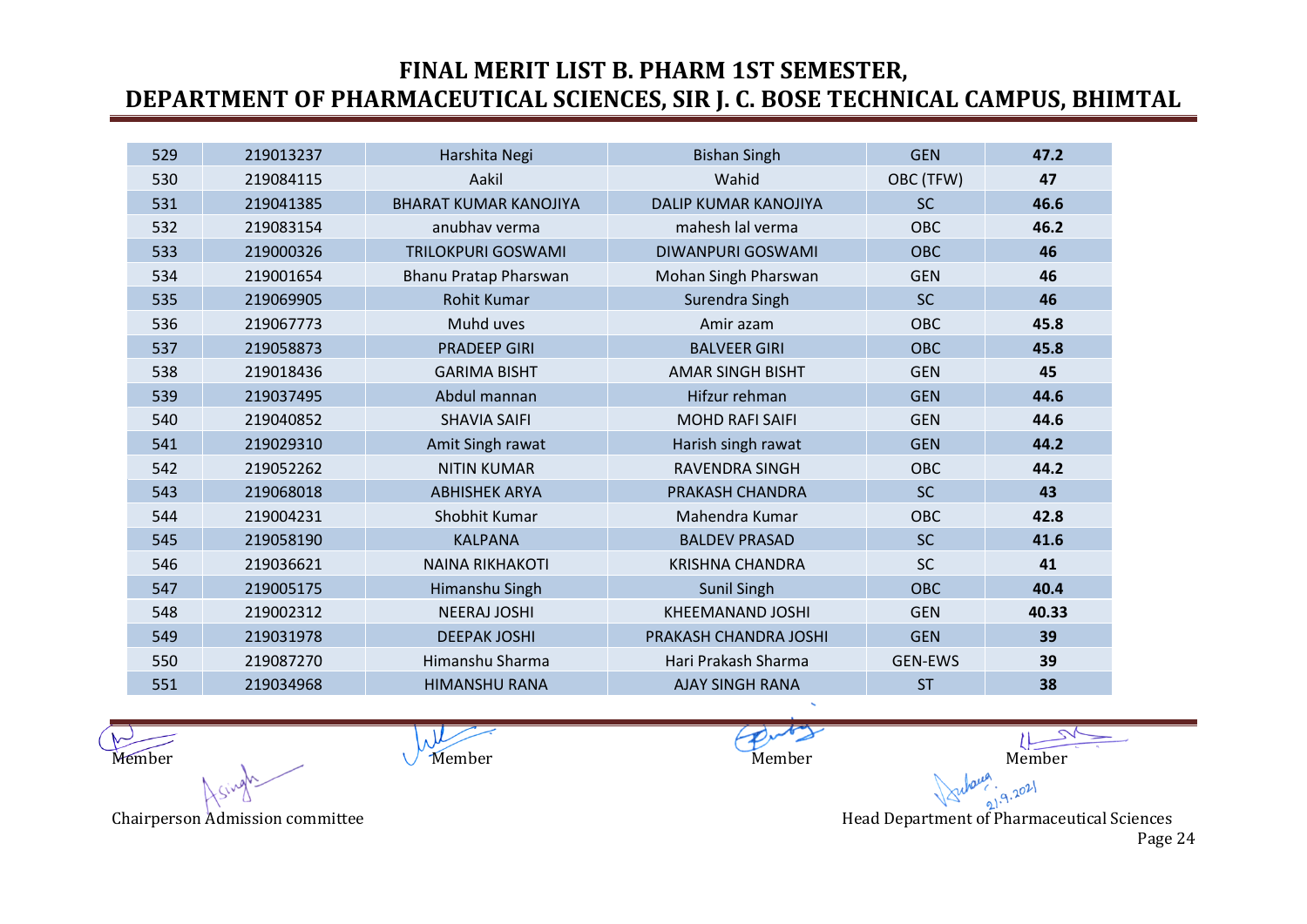| 552 | 219035972 | <b>PRAVEEN KUMAR</b>  | Bachi ram arya          | <b>SC</b>      | 34.33 |
|-----|-----------|-----------------------|-------------------------|----------------|-------|
| 553 | 219081606 | DHEERAJ KUMAR SHARMA  | KANTI BALLABH SHARMA    | <b>GEN-EWS</b> | 31.2  |
| 554 | 219002940 | <b>ROHIT KUMAR</b>    | RAM SAKAL SAH           | <b>OBC</b>     | 31.2  |
| 555 | 219044811 | <b>KM POONAM</b>      | <b>TRILOCHAN PANDEY</b> | <b>GEN</b>     | 31    |
| 556 | 219045048 | <b>JOY MONDAL</b>     | <b>RUHIN MONDAL</b>     | <b>SC</b>      | 31    |
| 557 | 219009632 | <b>RAVI VERMA</b>     | SAHAJ RAM VERMA         | <b>GEN</b>     | 28.8  |
| 558 | 219002435 | <b>ABHISHEK KUMAR</b> | <b>MAHESH CHANDRA</b>   | <b>OBC</b>     | 27.8  |
| 559 | 219079251 | RAVINDRA KUMAR MISHRA | DWARIKA PRASAD MISHRA   | <b>GEN</b>     | 26    |

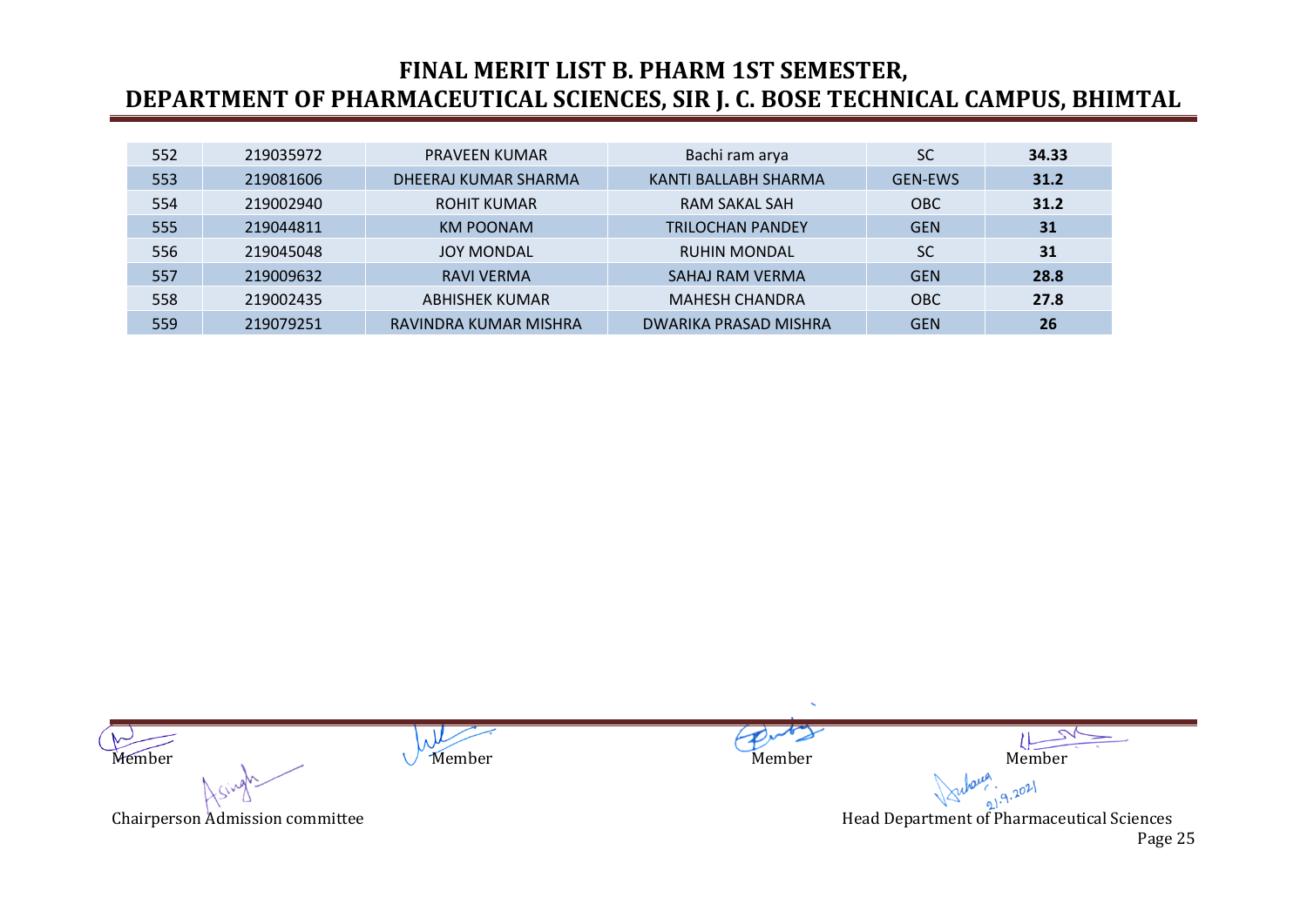#### **REJECTED FORMS**

| <b>S.N.</b> | <b>Registration</b><br><b>Number</b> | <b>Name</b>            | <b>Father 's Name</b>     | <b>Category</b> | <b>Remarks</b>                                             |
|-------------|--------------------------------------|------------------------|---------------------------|-----------------|------------------------------------------------------------|
| 560         | 219008815                            | <b>HEMA RAIKHOLA</b>   | KUNWAR SINGH RAIKHOLA     | <b>GEN</b>      | Marks not uploaded in the portal or sent to the department |
| 561         | 219010976                            | <b>VICKY ROY</b>       | <b>VIJAY KRISHNA ROY</b>  | <b>GEN</b>      | Marks not uploaded in the portal or sent to the department |
| 562         | 219010998                            | <b>LOKESH ADHIKARI</b> | <b>SURENDER SINGH</b>     | <b>GEN</b>      | Marks not uploaded in the portal or sent to the department |
| 563         | 219012424                            | SOUNDARYA DEV          | <b>DHARAM SINGH</b>       | <b>SC</b>       | Marks not uploaded in the portal or sent to the department |
| 564         | 219012666                            | Hriday kumar mandal    | Subodh kumar mandal       | <b>GEN</b>      | Marks not uploaded in the portal or sent to the department |
| 565         | 219012706                            | <b>AMIT PANT</b>       | <b>GOPAL DUTT PANT</b>    | <b>GEN</b>      | Marks not uploaded in the portal or sent to the department |
| 566         | 219015225                            | Khushi pawar           | Dharmendra singh          | <b>GEN</b>      | Marks not uploaded in the portal or sent to the department |
| 567         | 219015533                            | poonam arya            | POORAN CHANDRA            | <b>SC</b>       | Marks not uploaded in the portal or sent to the department |
| 568         | 219015707                            | Ayush raj              | Mukesh Prasad             | <b>OBC</b>      | Marks not uploaded in the portal or sent to the department |
| 569         | 219017968                            | Aanchal Rawat          | <b>Bhupal Singh Rawat</b> | <b>GEN</b>      | Marks not uploaded in the portal or sent to the department |
| 570         | 219017984                            | <b>Chirag Rathour</b>  | Ram Nath                  | <b>OBC</b>      | Marks not uploaded in the portal or sent to the department |
| 571         | 219018439                            | <b>Gunjan Pandey</b>   | Devendra Kumar Pandey     | <b>GEN</b>      | Marks not uploaded in the portal or sent to the department |
| 572         | 219020257                            | <b>TABIR FATIMA</b>    | SAYYAD MOHD IMAM          | <b>GEN</b>      | Marks not uploaded in the portal or sent to the department |
| 573         | 219022280                            | <b>SARITA JOSHI</b>    | <b>LEELADHAR JOSHI</b>    | <b>GEN</b>      | Marks not uploaded in the portal or sent to the department |
| 574         | 219023390                            | Chelsi Prajapati       | Amar Singh                | <b>OBC</b>      | Marks not uploaded in the portal or sent to the department |
| 575         | 219023616                            | Jagdish chandra tiwari | Bhuwan chandra tiwari     | <b>GEN</b>      | Marks not uploaded in the portal or sent to the department |
| 576         | 219025857                            | <b>SONY BISHT</b>      | <b>MAHESH CHANDRA</b>     | <b>GEN</b>      | Marks not uploaded in the portal or sent to the department |
| 577         | 219026412                            | SHREYA SRIVASTAV       | RAJESH KUMAR SRIVASTAVA   | <b>GEN</b>      | Marks not uploaded in the portal or sent to the department |

 $\mu$ 

Member Member Member Member Member Member Member Member  $9.2021$ 

Chairperson Admission committee **Head Department of Pharmaceutical Sciences** (Chairperson Admission committee  $\blacksquare$ Page 26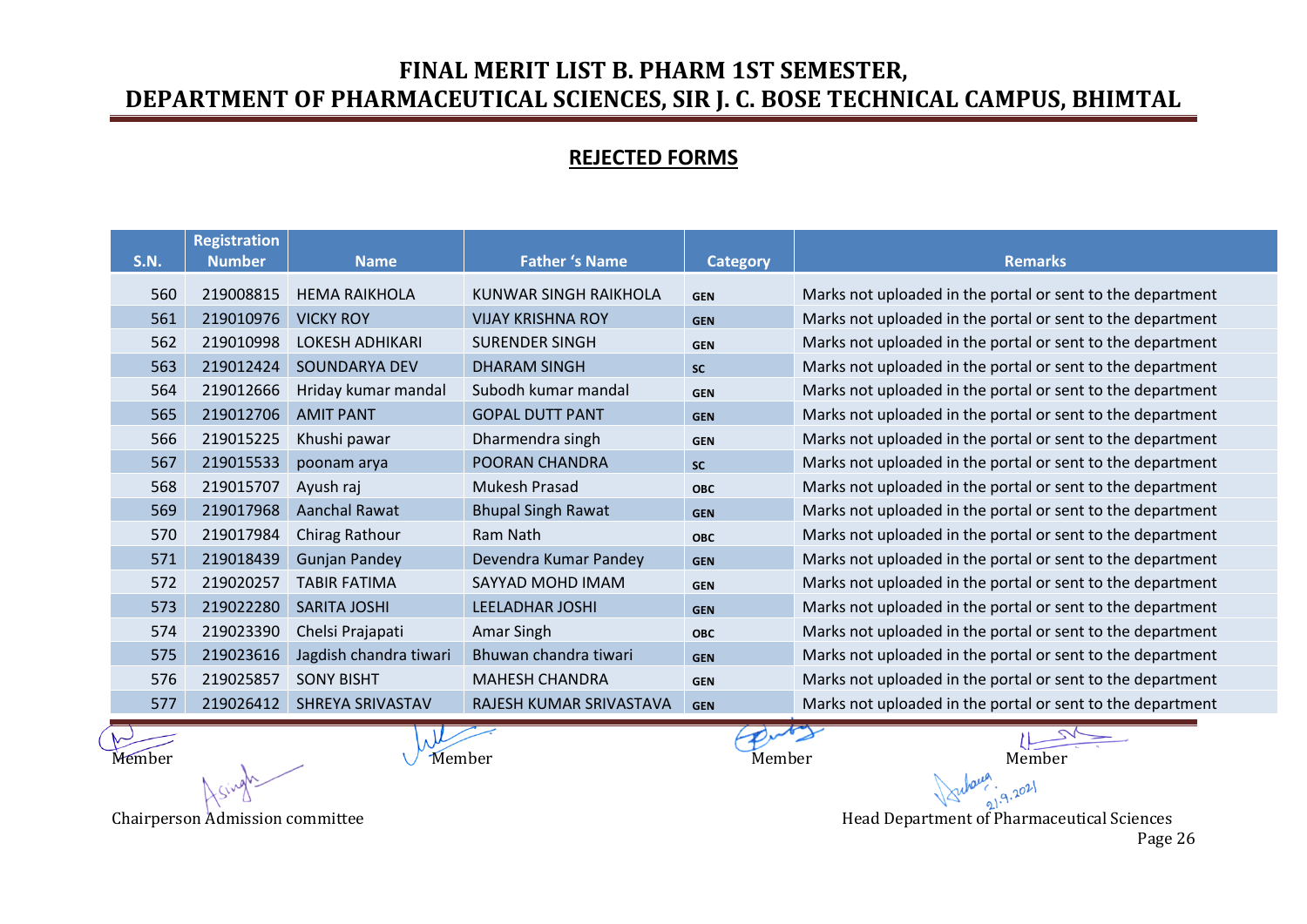| 578 | 219026904 | <b>GOPAL ARYA</b>     | <b>HARISH RAM</b>             | <b>SC</b>  | Marks not uploaded in the portal or sent to the department |
|-----|-----------|-----------------------|-------------------------------|------------|------------------------------------------------------------|
| 579 | 219027170 | Raman kumar           | Harindar                      | <b>SC</b>  | Marks not uploaded in the portal or sent to the department |
| 580 | 219027547 | <b>RATIN HALDAR</b>   | <b>RATAN HALDAR</b>           | <b>GEN</b> | Marks not uploaded in the portal or sent to the department |
| 581 | 219028806 | <b>SHASHANK KADAM</b> | <b>RAJESH KADAM</b>           | <b>SC</b>  | Marks not uploaded in the portal or sent to the department |
| 582 | 219033358 | Saurav Rawat          | Pratap Singh Rawat            | <b>GEN</b> | Marks not uploaded in the portal or sent to the department |
| 583 | 219033665 | Lata kaira            | Mohan singh kaira             | <b>GEN</b> | Marks not uploaded in the portal or sent to the department |
| 584 | 219034049 | Jyoti Pandey          | Lalit Mohan Pandey            | <b>GEN</b> | Marks not uploaded in the portal or sent to the department |
| 585 | 219034424 | Bhawna saini          | Ravindra Kumar                | <b>OBC</b> | Marks not uploaded in the portal or sent to the department |
| 586 | 219034621 | <b>ANUJ KUMAR</b>     | <b>JANKI PRASAD SRIVASTAV</b> | <b>OBC</b> | Marks not uploaded in the portal or sent to the department |
|     |           |                       | <b>CHANDRA PRAKASH</b>        |            |                                                            |
| 587 | 219034644 | <b>GOPAL</b>          | SHRIVASTAVA                   | <b>OBC</b> | Marks not uploaded in the portal or sent to the department |
| 588 | 219035607 | <b>ASHISH GARWAL</b>  | DINESH CHANDRA GARWAL         | <b>GEN</b> | Marks not uploaded in the portal or sent to the department |
| 589 | 219036291 | <b>SHIVANI RAWAT</b>  | <b>TRILOK SINGH RAWAT</b>     | <b>GEN</b> | Marks not uploaded in the portal or sent to the department |
| 590 | 219038051 | Asmi joshi            | Vivekanand joshi              | <b>GEN</b> | Marks not uploaded in the portal or sent to the department |
| 591 | 219038768 | <b>ARCHANA</b>        | <b>VIJAY BAHADUR</b>          | <b>OBC</b> | Marks not uploaded in the portal or sent to the department |
| 592 | 219039290 | <b>KHUSHI</b>         | <b>MADAN SINGH</b>            | <b>GEN</b> | Marks not uploaded in the portal or sent to the department |
| 593 | 219039367 | <b>NIKHIL</b>         | <b>MANOJ</b>                  | <b>OBC</b> | Marks not uploaded in the portal or sent to the department |
| 594 | 219039843 | PRIYANKA TIWARI       | <b>SHYAM TIWARI</b>           | <b>GEN</b> | Marks not uploaded in the portal or sent to the department |
| 595 | 219040311 | <b>SUNITA</b>         | <b>HARISH CHANDRA</b>         | <b>GEN</b> | Marks not uploaded in the portal or sent to the department |
| 596 | 219040328 | Prashant              | Mr Raghuveer singh            | <b>SC</b>  | Marks not uploaded in the portal or sent to the department |
| 597 | 219040725 | Himanshu Bisht        | mr Gopal singh Bisht          | <b>GEN</b> | Marks not uploaded in the portal or sent to the department |
| 598 | 219041042 | Rahul Melkani         | Hem Chandra Melkani           | <b>GEN</b> | Marks not uploaded in the portal or sent to the department |
| 599 | 219041415 | <b>VISHAL ROY</b>     | <b>ASHOK ROY</b>              | <b>GEN</b> | Marks not uploaded in the portal or sent to the department |
| 600 | 219041504 | <b>ANKUSH KUMAR</b>   | <b>DEVENDRA SINGH</b>         | <b>OBC</b> | Marks not uploaded in the portal or sent to the department |
|     |           |                       |                               |            |                                                            |

 $\lambda$ 

Member Member Member Member Member Member Member Member  $9.2021$ 

Chairperson Admission committee **Head Department of Pharmaceutical Sciences** Head Department of Pharmaceutical Sciences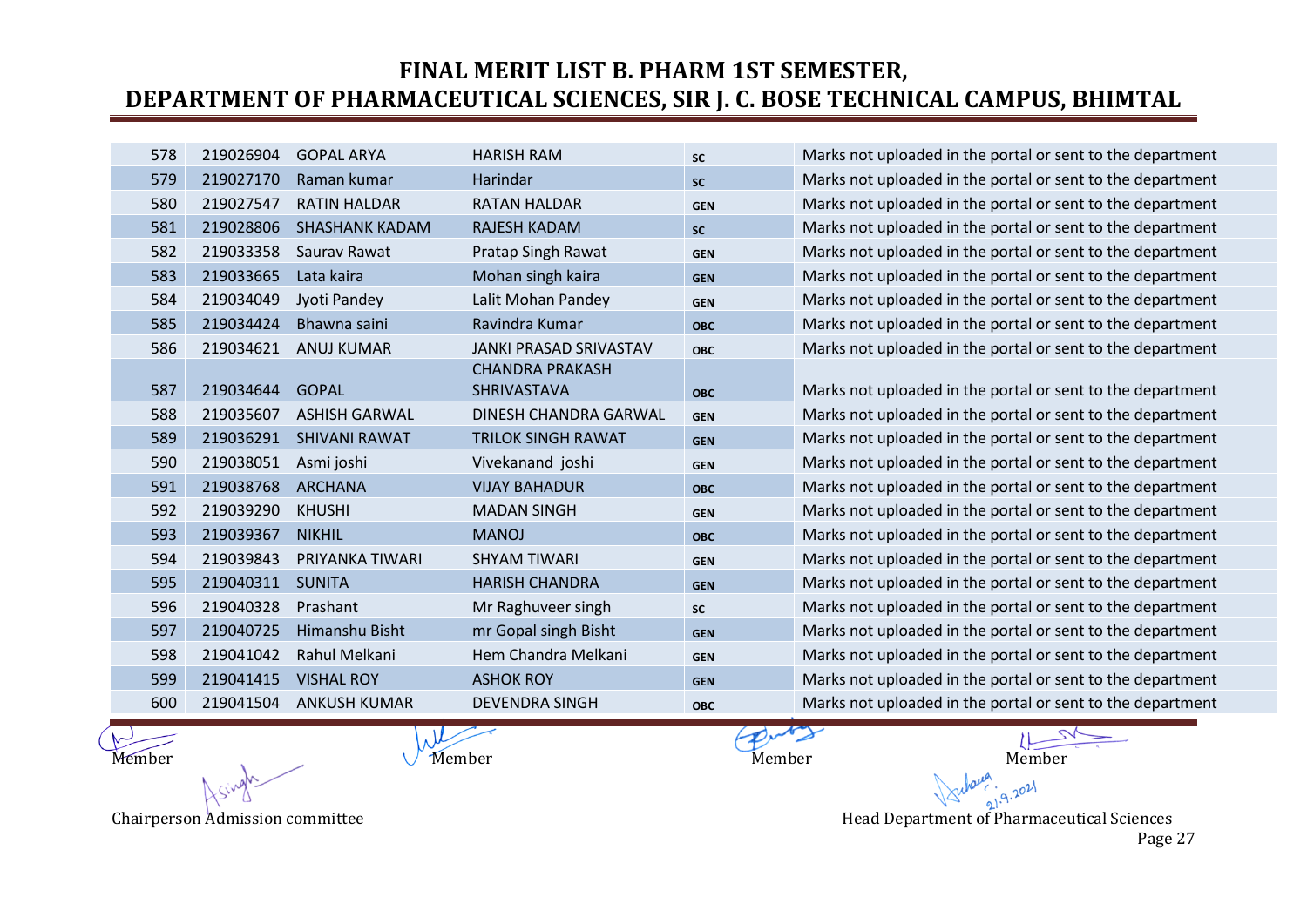| 601 | 219041524 | <b>VIVEK KUMAR</b>  | Dharmendra singh             | <b>OBC</b> | Marks not uploaded in the portal or sent to the department |
|-----|-----------|---------------------|------------------------------|------------|------------------------------------------------------------|
| 602 | 219041736 | <b>Vinay Singh</b>  | Vinod Singh                  | <b>OBC</b> | Marks not uploaded in the portal or sent to the department |
| 603 | 219043707 | AJAY KUMAR RAJBHAR  | <b>SHIVPUJAN RAM</b>         | <b>OBC</b> | Marks not uploaded in the portal or sent to the department |
|     |           | YUVRAJ SINGH        |                              |            |                                                            |
| 604 | 219044839 | <b>KARAYAT</b>      | <b>RATAN SINGH</b>           | <b>GEN</b> | Marks not uploaded in the portal or sent to the department |
|     |           | ROUNAK KUMAR        | <b>RAJEEV RANJAN KUMAR</b>   |            |                                                            |
| 605 | 219052500 | <b>SHARMA</b>       | <b>SHARMA</b>                | <b>GEN</b> | Marks not uploaded in the portal or sent to the department |
| 606 | 219058394 | Ajay Kumar kushwaha | Harilal kushwaha             | <b>OBC</b> | Marks not uploaded in the portal or sent to the department |
| 607 | 219086687 | <b>Hemant Rai</b>   | Paras Nath Rai               | <b>GEN</b> | Marks not uploaded in the portal or sent to the department |
| 608 | 219002283 | yash saini          | suresh                       | <b>OBC</b> | Marks not uploaded in the portal or sent to the department |
| 609 | 219002313 | Mitul singh         | Mahesh Chandra               | <b>GEN</b> | Marks not uploaded in the portal or sent to the department |
| 610 | 219002357 | RAHUL PALARIYA      | <b>KESHAV DATT PALARIYA</b>  | <b>GEN</b> | Marks not uploaded in the portal or sent to the department |
| 611 | 219002887 | <b>AKASH DEEP</b>   | <b>PURUSHOTTAM</b>           | <b>OBC</b> | Marks not uploaded in the portal or sent to the department |
| 612 | 219003062 | Pankaj Arya         | Puran Tiwari                 | <b>GEN</b> | Marks not uploaded in the portal or sent to the department |
| 613 | 219003065 | ganga prasad        | bali ram                     | <b>SC</b>  | Marks not uploaded in the portal or sent to the department |
| 614 | 219003080 | yogesh kumar        | Anand Ram                    | <b>SC</b>  | Marks not uploaded in the portal or sent to the department |
| 615 | 219004025 | Pankaj Tiwari       | <b>Puran Tiwari</b>          | <b>GEN</b> | Marks not uploaded in the portal or sent to the department |
| 616 | 219004097 | <b>KANCHAN</b>      | <b>SURESH CHANDRA SORARI</b> | <b>GEN</b> | Marks not uploaded in the portal or sent to the department |
| 617 | 219005479 | Himanshu Mehra      | Narayan Singh                | <b>GEN</b> | Marks not uploaded in the portal or sent to the department |
| 618 | 219005603 | sachin joshi        | deep chandra joshi           | <b>GEN</b> | Marks not uploaded in the portal or sent to the department |
| 619 | 219006491 | Kusum Latwal        | Nandan Singh                 | <b>GEN</b> | Marks not uploaded in the portal or sent to the department |
| 620 | 219006582 | Bhaskar Joshi       | Mr Bala Datt Joshi           | <b>GEN</b> | Marks not uploaded in the portal or sent to the department |

 $\lambda$ Member Member Member Member Member Member Member Member

 $9.2021$ Chairperson Admission committee **Head Department of Pharmaceutical Sciences** Head Department of Pharmaceutical Sciences Page 28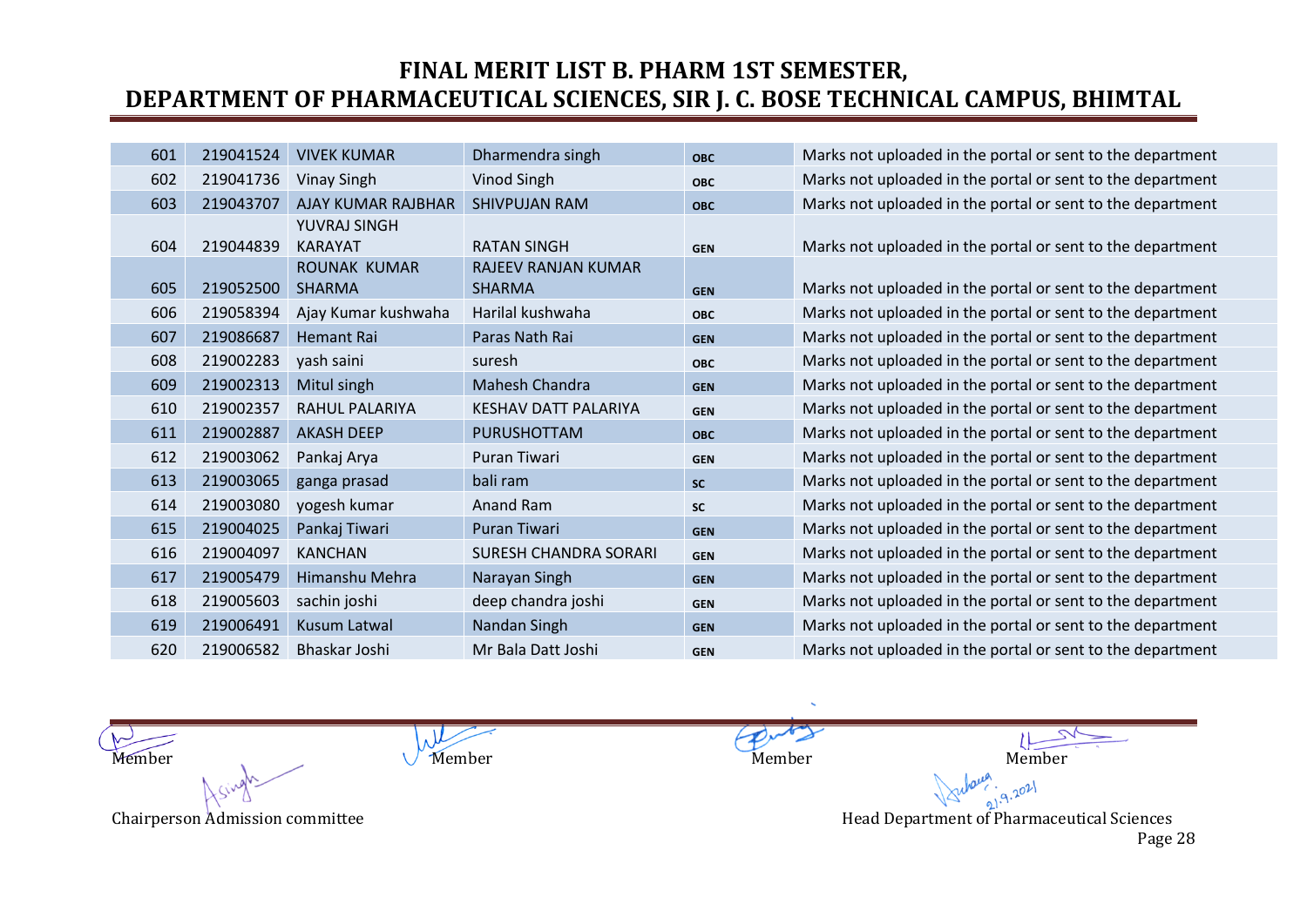#### **LIST OF SC CATEGORY CANDIDATES WHO NEED TO ATTEND THE COUNSELLING**

| 44  | 219055055 | Sakshi Kohli          | <b>Dinesh Chandra</b>  | <b>SC</b> | 87.4 |
|-----|-----------|-----------------------|------------------------|-----------|------|
| 76  | 219045984 | <b>Shivani</b>        | Manoj Kumar            | <b>SC</b> | 84.8 |
| 99  | 219047068 | <b>Aryan Dainwal</b>  | <b>Anand Ram</b>       | <b>SC</b> | 83.4 |
| 103 | 219033673 | <b>TEJASWINI</b>      | <b>KUNDAN LAL</b>      | <b>SC</b> | 83.2 |
| 105 | 219008843 | Anuradha              | <b>Anand Pal Singh</b> | <b>SC</b> | 83   |
| 128 | 219038169 | <b>RAHUL KUMAR</b>    | <b>SURENDRA KUMAR</b>  | <b>SC</b> | 82   |
| 161 | 219054205 | <b>VISHAL KUMAR</b>   | <b>SHEET BASANT</b>    | <b>SC</b> | 80   |
| 175 | 219018135 | <b>Rohan Kumar</b>    | <b>Ajey Kumar</b>      | <b>SC</b> | 79.2 |
| 185 | 219031535 | <b>Arvind kumar</b>   | Om prakash             | <b>SC</b> | 78.6 |
| 189 | 219073417 | <b>PRIYANKA KOHLI</b> | <b>SURENDRA RAM</b>    | <b>SC</b> | 78.4 |

 $\lambda$ Member Member Member Member Member Member Member Member  $9.2021$ Chairperson Admission committee **Head Department of Pharmaceutical Sciences** Head Department of Pharmaceutical Sciences Page 29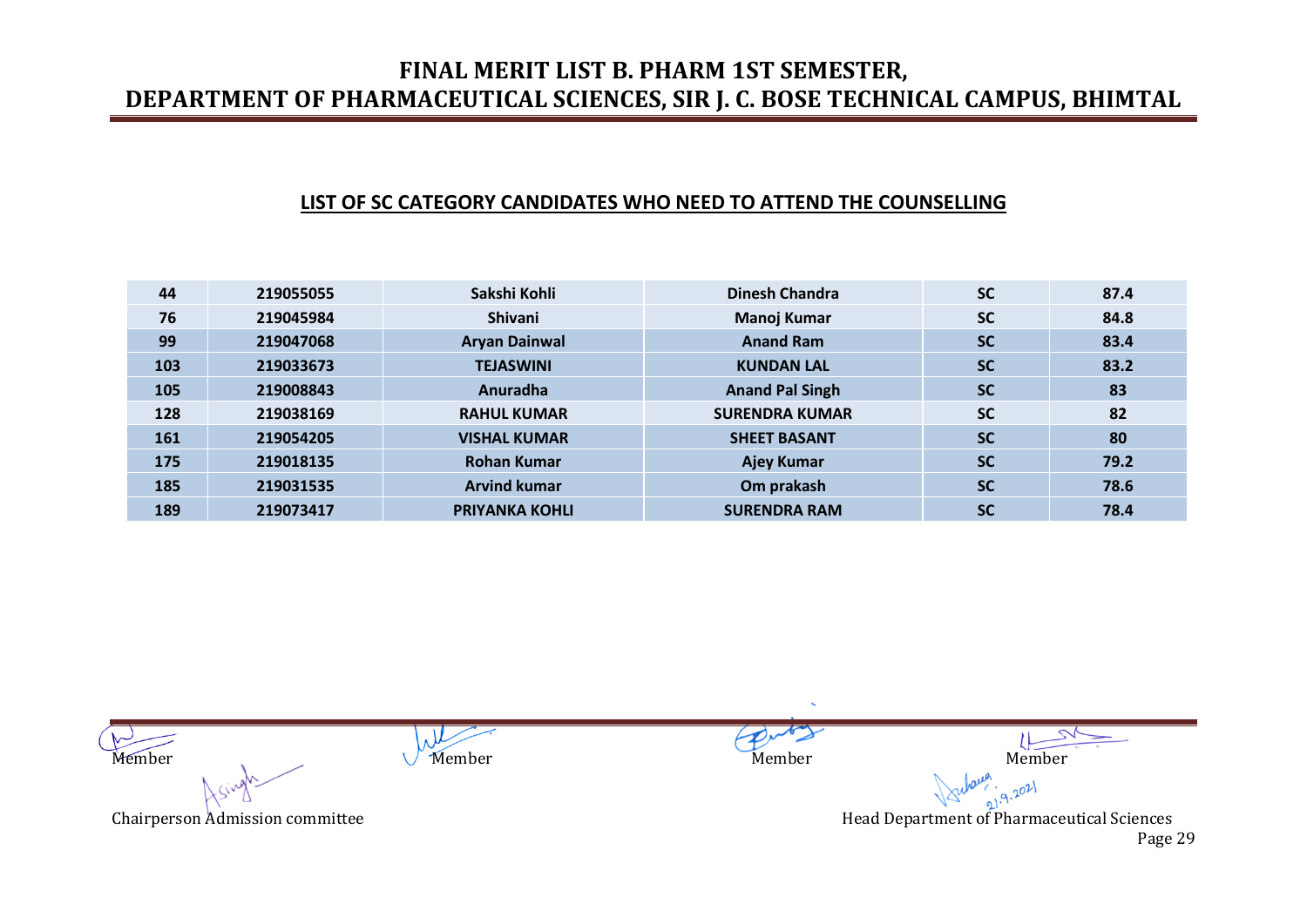#### **LIST OF ST CATEGORY CANDIDATES WHO NEED TO ATTEND THE COUNSELLING**

| 265 | 219049238 | <b>RAJNEESH SINGH</b> | <b>BIJENDRA SINGH</b> | <b>ST</b> | 74.2 |
|-----|-----------|-----------------------|-----------------------|-----------|------|
| 287 | 219046096 | Ahana chauhan         | Yashpal singh chauhan | <b>ST</b> | 72.8 |
| 362 | 219076541 | <b>ARCHANA</b>        | <b>RAJESH KUMAR</b>   | <b>ST</b> | 68.6 |
| 401 | 219029893 | <b>NISHANT RANA</b>   | <b>HARENDRA SINGH</b> | <b>ST</b> | 66   |